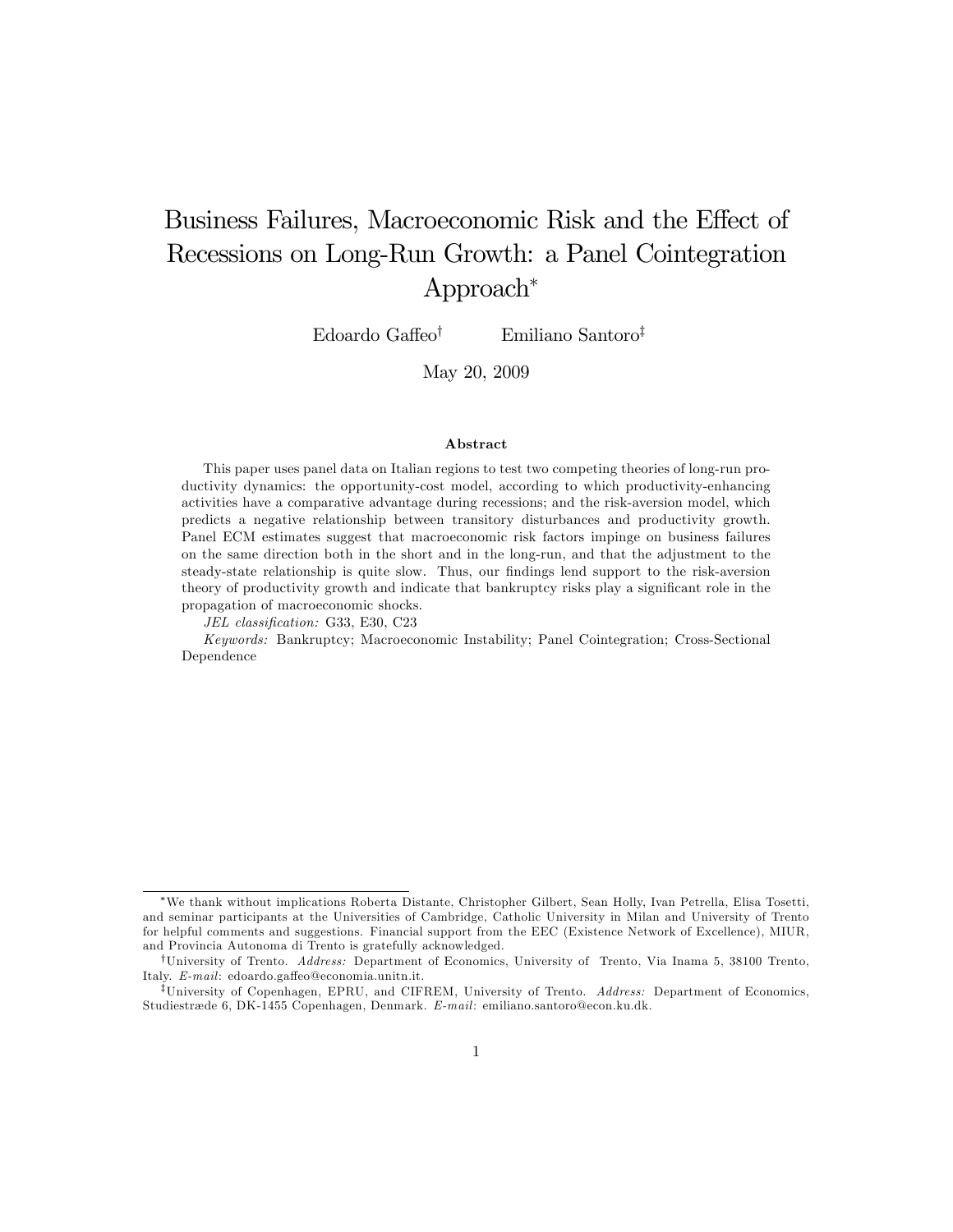### 1 Introduction

In addition to idiosyncratic factors, the likelihood of firms to survive or to fail in a competitive environment is largely governed by macroeconomic risks, with estimates of their impact on the variation of business activities ranging from 25% (Sharpe, 1981) to 75% (Schankerman, 2002). In this paper we use data on 20 administrative regions over the period 1985-2002 to empirically assess the nature and properties of the nexus between business failures and macroeconomic shocks in Italy. In particular, we employ panel cointegration techniques to disentangle the short and long run co-movements between sources of systematic (i.e., non-diversifiable) risks for business units and corporate failure rates. This allows us to directly test two competing theories of the interaction between the business cycle and productivity growth.

A large body of literature has highlighted that adverse macroeconomic conditions significantly affect companies' profitability and gearing, forcing financially fragile firms to fail (Ballantine et al., 1993; Machin and Van-Reenen, 1993; Geroski et al., 1997). Therefore, in the short-run bankruptcies are unambiguously countercyclical, as recessions create financial distress by narrowing the margin between cash flow and debt service. From a theoretical viewpoint, however, the systemic long-run outcome following from temporary aggregate shocks causing a bunch of concurrent bankruptcies is undetermined.

On the one hand, the bankruptcy of a company can be good news for survivors due to reduced competition (Iqbal, 2002). Moreover, the *opportunity cost* (OC) theory of productivity growth suggests that transitory aggregate disturbances may have long-run positive effects on economic growth, as activities aimed at improving productivity have a comparative advantage during recessions (Caballero and Hammour, 1994; Aghion and Saint-Paul, 1998). If we interpret the number of business liquidations as a manifest expression of economy-wide efforts to perform resource reallocation, the OC theory has immediate testable implications as regards the relationship between business failure rates and economic activity.

On the other hand, Bernanke (1981) suggests that the economy-wide level of bankruptcy risk can play a structural role in the propagation of recessions. Since bankruptcies are costly, the onset of a recession forces firms to retain sufficient liquidity to meet their fixed financial obligations. This reduces the demand for durable (i.e., illiquid) assets, which leads to further income reduction. New durable assets, in turn, are the most common way to introduce technological progress into firms (Greenwood *et al.*, 1997). As a result, during a downturn risk-averse firms will postpone productivity-enhancing capital expenditures, thus negatively affecting their future growth opportunities. Such a scenario could be made even worst under rather general conditions, as trade credit and commercial inter-linkages might contribute to spread failures over large sectors of the economy due to contagion effects occurring along supplier-customer relationships (Greenwald and Stiglitz, 2003). We will refer to this story as the *risk aversion*  $(RA)$  theory of productivity growth.

The two theoretical accounts share one common prediction for the short-run, but they imply two competing predictions on the long-run relationships emerging from the transmission of aggregate shocks via the bankruptcy mechanism. In fact, both theories imply that in the short-run causality should run from shocks to macroeconomic risk factors towards business failures. Moving to the long-run, however, the OC theory predicts that the short-run impact of adverse disturbances is reversed, as prices fully adjust. Conversely, the RA theory states that the relationship between business failures and aggregate activity is confirmed if not amplified as the economy moves towards its steady-state.

Moving from a simple theoretical framework highlighting some key relationships between the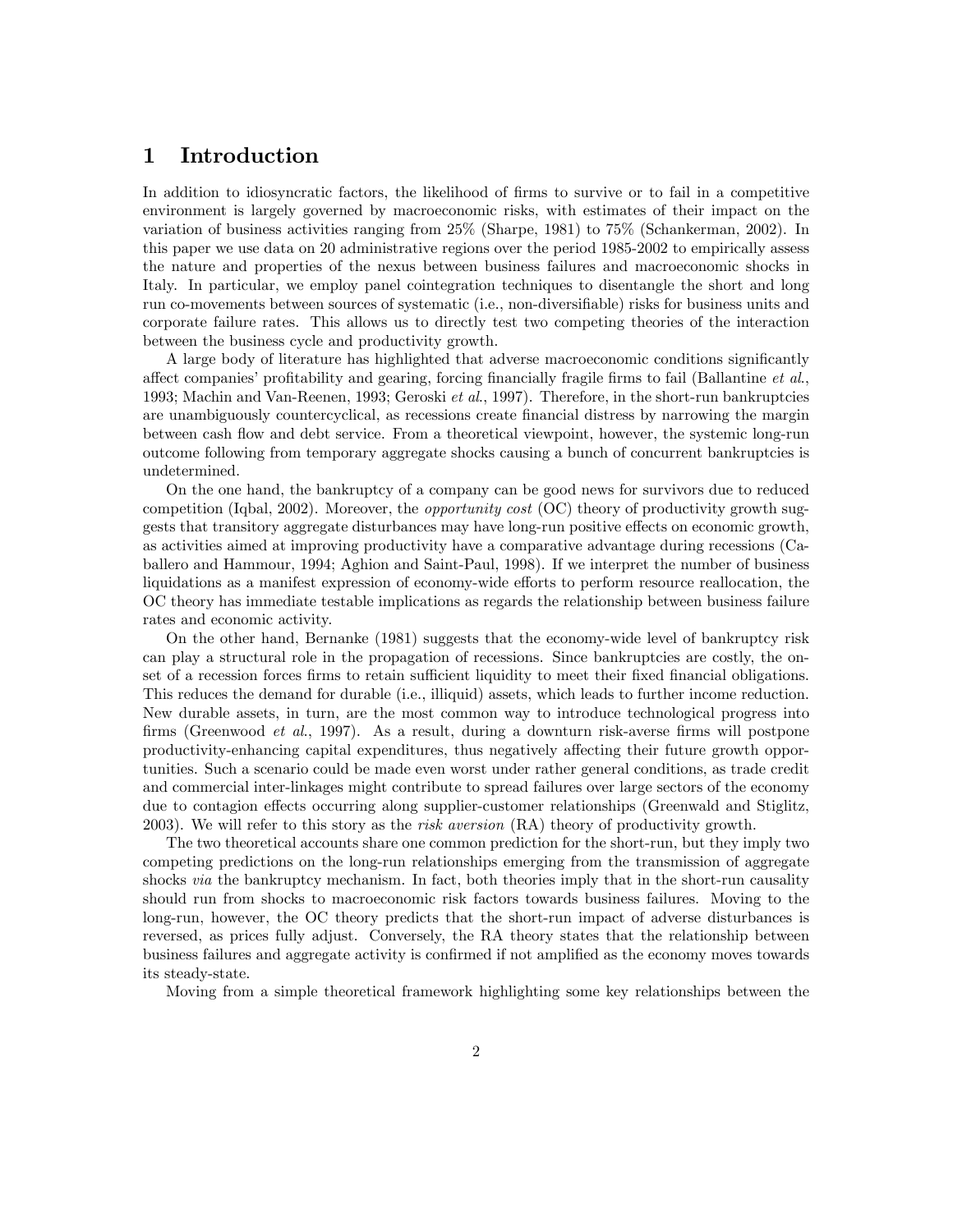business bankruptcy rate and macroeconomic conditions, the empirical analysis consists of three steps. First, panel unit root tests are used to assess the presence of stochastic non-stationarity in a set of variables comprising regional business failure rates, value added, vertical interest rate spreads, a measure of surprise inflation, real wages and new business formation rates. Second, the existence of a cointegration relationship between the rate of business failure and other integrated aggregate variables is investigated. The long-run relationship in terms of a cointegration vector is determined recurring to several alternative estimators. Third, the results from the previous step are used in estimating a panel error-correction model. This last step allows us to distinguish between short-run and long-run influences, and to pursue a comparative approach.

We present three main results. First, we find strong evidence for a cointegration relationship among the business failure rate, trend output (with negative sign), the vertical interest spread and a measure of surprise inflation (both with positive sign). Weaker evidence emerges as we introduce into the cointegration equation the rate of new business formation and the real wage. Our findings suggest that the bankruptcy rate moves closely together over time with clearly identifiable macroeconomic variables. The identification of such a long-run proportional relationship has relevant implications for academics - as bankruptcies cannot be easily accommodated by complete-markets general equilibrium models (see e.g. Kehoe and Levine, 2001) -, as well as for practitioners interested in the determinants of credit risk, and regulators involved in systemic risk management. Second, we find evidence of causality running from real macroeconomic variables to bankruptcies, but not the other way round. Furthermore, short-run impacts of aggregate shocks on the bankruptcy rate display the same sign as the long-run ones. Combining these two findings, we conclude that business failures are likely to respond to impulses from macroeconomic risk factors, as predicted by both theories, and that the bankruptcy transmission mechanism in Italy during the 1985-2002 period has been consistent with the long run predictions of the RA theory of productivity growth. Third, if we postulate that money is long-run neutral - a reasonable assumption indeed, according to the literature (see e.g. Bullard, 1999) - the cointegration relationship found in the data can be immediately interpreted as a test of monetary superneutrality (Bullard and Keating, 1995). In particular our Öndings suggest that money is not superneutral, as permanent ináation shocks are associated - in addition to corporate failures - with permanent movements in trend output and real interest rates.

The remainder of the paper is laid out as follows: Section 2 sketches a theoretical framework that constitutes the backbone for our empirical analysis, and briefly reviews the main findings of previous studies in this area; Section 3 describes the data employed in the study; Section 4 reviews the econometric methodology; results are presented in Section 5; Section 6 concludes.

## 2 Theoretical Framework and Empirical Literature

To motivate our empirical specification, we put forward a simple reduced-form model which builds on the analytical frameworks developed by Wadhwani (1986) and Greenwald and Stiglitz (1993). The key idea is that firms' financial structure matters for their production decisions and, due to uninsurable idiosyncratic random disturbances, for their probability of bankruptcy.

Let  $A_{jt}$  denote the net worth of firm j at time period t. Nominal profits  $\Pi_{jt}$  are given by:

$$
\Pi_{jt} = R_{jt} - W_{jt} - i_t K_{jt},\tag{1}
$$

where  $R_{jt}$  is the nominal revenue,  $W_{jt}$  is the wage bill, while  $i_tK_{jt}$  represents nominal income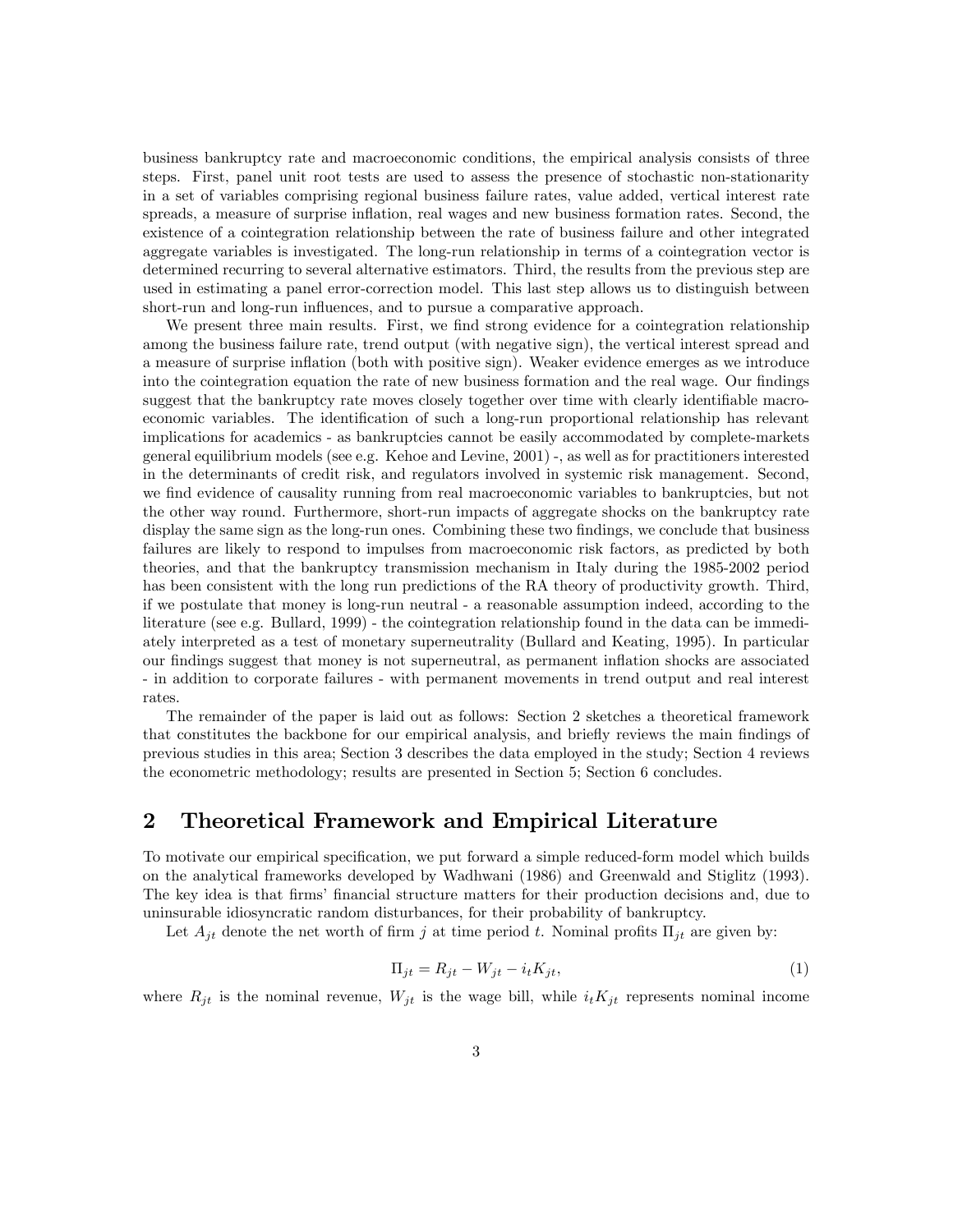payments due to the owners of the capital stock. Note that this assumes that the balance sheet identity  $A_{jt} + B_{jt} = K_{jt}$  holds true, where  $B_{jt}$  are total liabilities, and that the return here proxied by the nominal interest rate is identical for either internal and external funds.

The  $j<sup>th</sup>$  firm is assumed to go bankrupt whenever it has no positive real net worth (Platt, 1985). Using lower case letters to denote real variables, the bankruptcy condition reads as:

$$
a_{jt+1} = a_{jt} + \pi_{jt} < 0. \tag{2}
$$

which, after taking into account the profit function in real terms obtained from  $(1)$  through deflation, becomes:

$$
a_{jt} + r_{jt} - w_{jt} - i_t k_{jt} < 0. \tag{3}
$$

In words, bankruptcy occurs when real losses are so large that they wipe out all the company's net worth accumulated up to that point.

Real revenues are modeled as a function of a number of determinants, including: real aggregate economic activity, expressed as deviations from a long-run trend  $(y)$ ; inflation, both actual  $(p)$  and expected  $(p^e)$ ; a random idiosyncratic shock  $(u_{jt})$  with cumulative distribution function  $G(\cdot)$ , aimed at capturing all other unsystematic factors affecting  $r_{jt}$ , like the effectiveness of management or shocks to productivity. If, for the sake of simplicity, we assume a linear relationship:

$$
r_{jt} = \phi_1 y_t - \phi_2 (p^e - p) + u_{jt},
$$
\n(4)

combining (3) and (4) it follows that bankruptcy occurs if the random term  $u_{it}$  is lower than a critical threshold given by:

$$
\overline{u}_{jt} = w_{jt} - i_t(a_{jt} + b_{jt}) - a_{jt} - \phi_1 y_t + \phi_2(\stackrel{\cdot}{p} - \stackrel{\cdot}{p}).\tag{5}
$$

Thus, the probability of bankruptcy of firm  $j$  can be expressed as:

$$
BP_{jt} = G\left(w_{jt}, i_t, b_{jt}, a_{jt}, y_t, \left(p^e - p\right)\right). \tag{6}
$$

In other terms, the probability to go bankrupt borne by firm  $j$  is an increasing function of interest payments (both because of a higher nominal interest rate and of a higher stock of real debt), of the wage bill and of errors in predicting inflation; and it is decreasing in the level of real equity and in aggregate economic activity. As we aggregate across all firms, the total bankruptcy rate across the economy can be expressed by:

$$
BR_t = H\left(w_t, i_t, b_t, a_t, y_t, \left(p^e - p\right)\right),\tag{7}
$$

where we assume that the expected signs in  $H(\cdot)$  are the same as in  $G(\cdot)$ .

 $BR_t$  represents the aggregate probability of bankruptcy. It depends on four typical macroeconomic variables - the real wage rate, the real interest rate, real output, and surprise inflation - and two typical balance-sheet variables, that is real liabilities and real net worth. It must be stressed, however, that in the latter case it is the distribution of the variables that really matters.

Several studies have employed econometric specifications inspired to equation (7). Altman (1983) sets the stage for subsequent empirical studies on the macroeconomic determinants of corporate failures, exploiting quarterly data for the U.S. over the 1951-1978 period. He makes use of a first-differenced distributed-lag model to show that business failures are negatively related to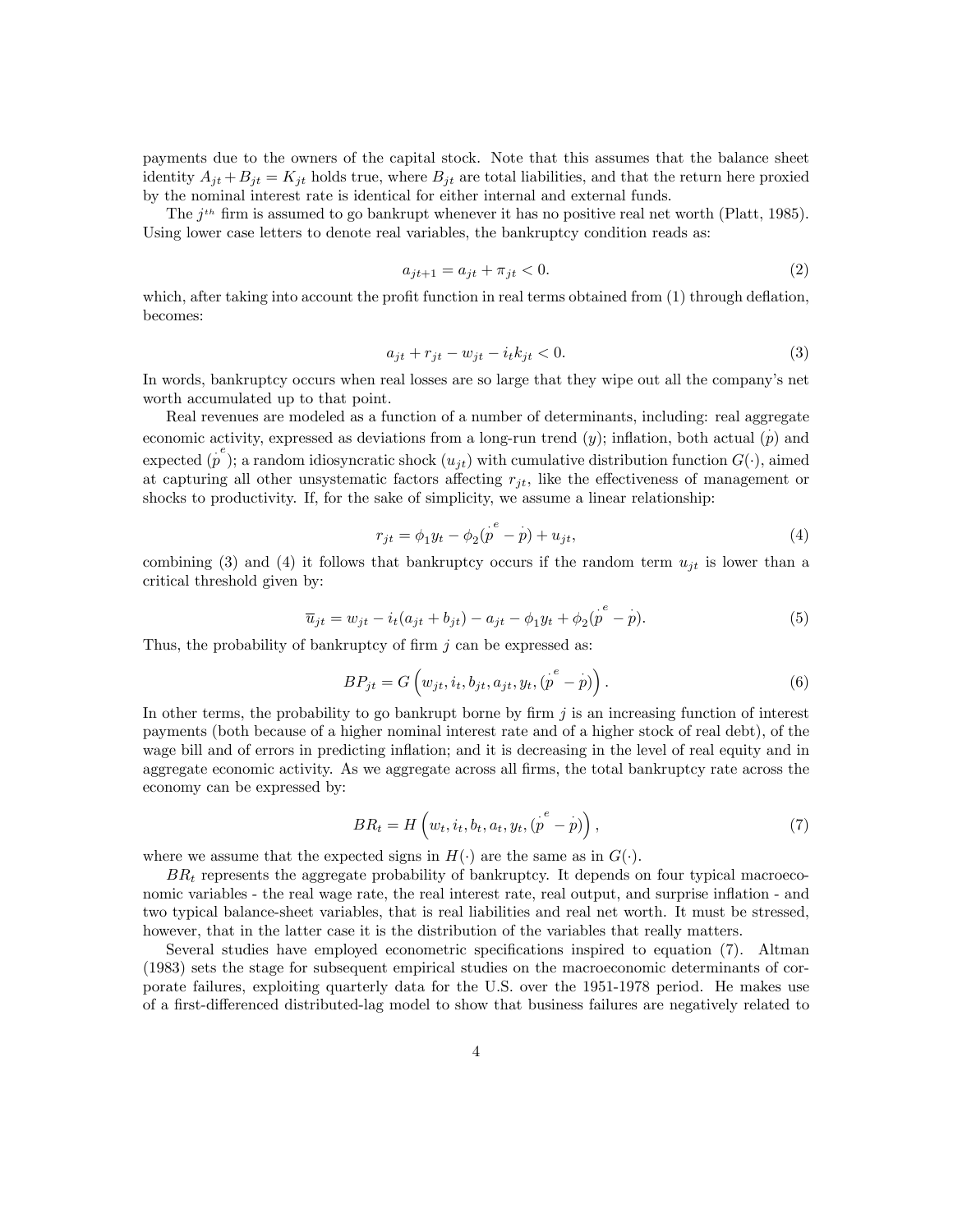aggregate activity (measured by the real GNP), money market conditions  $(M2)$  and investors' expectations (proxied by the S&P index). New business formation, in turn, seems to lead the failure rate. The latter result follows from a well-known fact in industrial demography, namely that young firms are more likely to fail than older ones. Platt and Platt (1994) extend the analysis for the U.S., by means of a cross-sectionally correlated autoregressive model supplied with annual data over 1969-1982 for 48 states plus the District of Columbia. They give evidence of a negative relationship between business failures and economic activity (employment and corporate profits), while costs (real wage) and the business formation rate enter with a positive sign. Furthermore, Platt and Platt identify four subgroups of U.S. continental states with homogeneous experiences. U.K. is the country for which research on how macroeconomic determinants affect corporate failures has been more extensive. Bhattacharjee et al. (2005) provide a noteworthy contribution in the strand of literature aimed at assessing the impact of non-diversifiable risk on the rate of failure. The authors observe that Örms can disappear through the mutually precluding events of failure and acquisition and, by employing a competing-risk hazard model, identify a number of macroeconomic factors affecting the probability of exit of UK firms over the business cycle. A further list of papers with a focus on short-run dynamic relationships includes Wadhwani (1986), Hudson (1986), Davis (1992), Young (1995) and Cuthbertson and Hudson (1996). They all employ time-series techniques to Önd that aggregate economic activity, real costs, monetary and credit conditions, and the birth rate of firms contribute to explain the business failure rate with the expected sign. Starting from these premises, Vlieghe (2001) and Liu (2004) explicitly address the issue of disentangling short-run and long-run responses of corporate failures relating with respect to macroeconomic variables, by means of time-series cointegration and error correction models. A long-run relationship emerges between business rate of failure, economic activity, corporate lending and real interest rate. The case of Israel has been addressed by Sharabany (2004). He argues that, besides other well known variables, unexpected ináation is an important determinant of corporate failures. He also shows that macroeconomic variables affect the financial distress of small and large companies differently. Finally, Fabling and Grimes (2005) employ regional data for New Zealand to assess the scope of regional variation in insolvency by means of a SUR model. Furthermore, they stress the importance of property prices - a variable considered also in Vlieghe (2001) - as personal houses are a common form of collateral when raising debt finance.

The analysis contained in what follows adds to the previous literature in three ways. First, as discussed e.g. in Claessen and Klapper (2002), at an international level insolvency regimes are largely affected by country-specific factors, like the legal and regulatory framework, the judicial system and formal bankruptcy procedures. Given that the literature has so far focussed only on countries with an Anglo-Saxon legal framework (La Porta et al., 1998), it seems interesting to provide additional evidence on the relationship between business failures and macroeconomic risk factors for a country - like Italy - with a civil law origin. Second, we exploit results from the young but burgeoning literature on non-stationary panel analysis with cross-sectional dependence, in order to conduct a rigorous decomposition between short-run and long-run relationships. The low power of pure time series-based tests for unit root and cointegration in small sample is wellknown. As a matter of fact, the power of traditional unit root tests is mainly affected by the span of the data and not on the frequency of the observations. This problem could seriously affect the cointegration analysis put forth in previous studies. Panel data circumvent the low power problem of standard unit root tests by increasing the number of observations. Finally, we use our empirical results to assess the merits of alternative theories addressing the relationships between recessions, bankruptcies and long-run aggregate activity.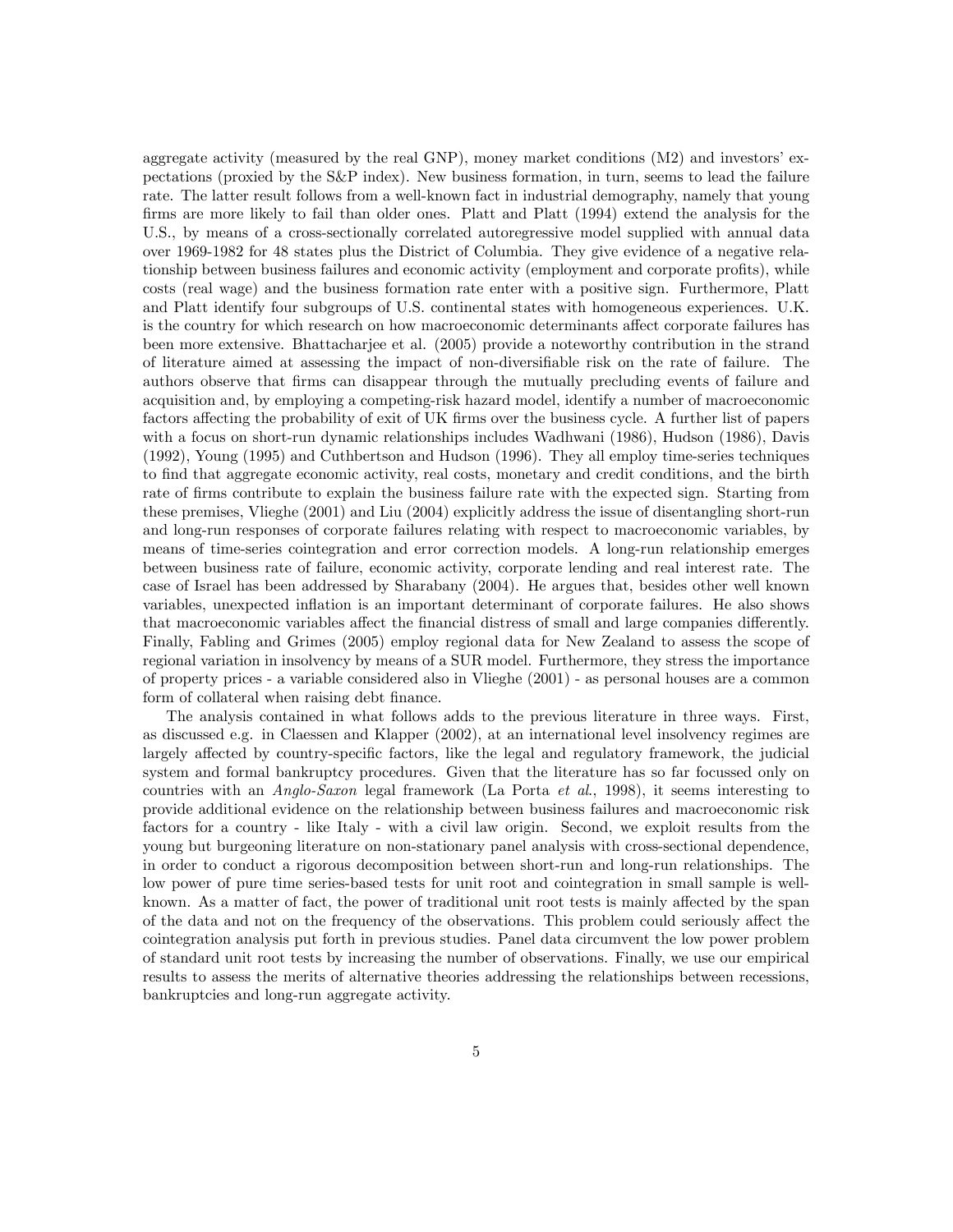### 3 Data Description

We employ annual data for 20 Italian regions over the period 1985-2002. We build from original sources several of the variables used in our final specification, as no available panel dataset had the characteristics necessary to pursue our objective. The rate of company liquidations  $(FR)$  is computed as the ratio between the number of compulsory and voluntary liquidations registered by local courts (Source: Ministry of Justice) and the total number of operating firms registered in each region (Source: Movimprese). Following Bernanke and Gertler (1996), the variable selected to capture the effect determined by credit availability is the vertical spread between the average regional interest rate applied to lending activities and the one applied to deposits and current accounts (Source: Bank of Italy) (Spread). Aggregate activity is proxied by regional real GDP series (Source: Istat). The "inflation surprise" variable  $(Price)$  has been computed as the difference between the expected regional inflation and the realized PPI inflation (Source: ISTAT). Series on expected inflation are not available on a regional basis. In order to overcome the lack of data we follow a simple methodology, based on the Fisher parity equation for the ex-ante nominal interest rate:<sup>1</sup>

$$
i = r^* + E(\pi),
$$

where  $i$  is the nominal interest rate,  $r^*$  is the equilibrium real interest rate at the moment in which a debt contract is signed, while  $E(\pi)$  is the one year-ahead inflation expectation. Obviously, the ex-post real interest rate is given by

$$
r=i-\pi,
$$

from which we get:

$$
E(\pi) - \pi = r - r^*,
$$

i.e., the spread between expected and actual inflation is given by the real interest rate spread. It is evident that we can expect that a positive spread (over estimated inflation) implies a cost shock for leveraged firms. We determine  $r^*$  as the time average of regional GDP rates of growth. In order to take into appropriate account the publicly announced - hence, predictable - disinflation pursued by the monetary authority over the period considered, we detrend this variable through a of fixed effects panel regression on a common trend. Real wage  $(RW)$  is computed by taking the ratio between regional (hourly) nominal wage (Source: OECD) and the relative CPI. Nominal wage data are only available in aggregate (national) terms: regional variables are built by taking into consideration the dispersion of per-capita labour income within each region (Source: ISTAT). Finally, in line with the previous literature, we use an ancillary variable, aimed at capturing an industrial demography effect - i.e., the rate of new business formation  $(BR)$  - calculated as the ratio between new registrations and the total number of registrations (Source: Movimprese).

<sup>&</sup>lt;sup>1</sup>We have alternatively constructed inflation expectations at the regional level by fitting an AR model for regional inflation. This strategy has a major shortcoming. As the period under scrutiny is characterized by a substantial and expected disinflation, using backward looking predictors leads to a systematic over-estimation of the actual rate of inflation.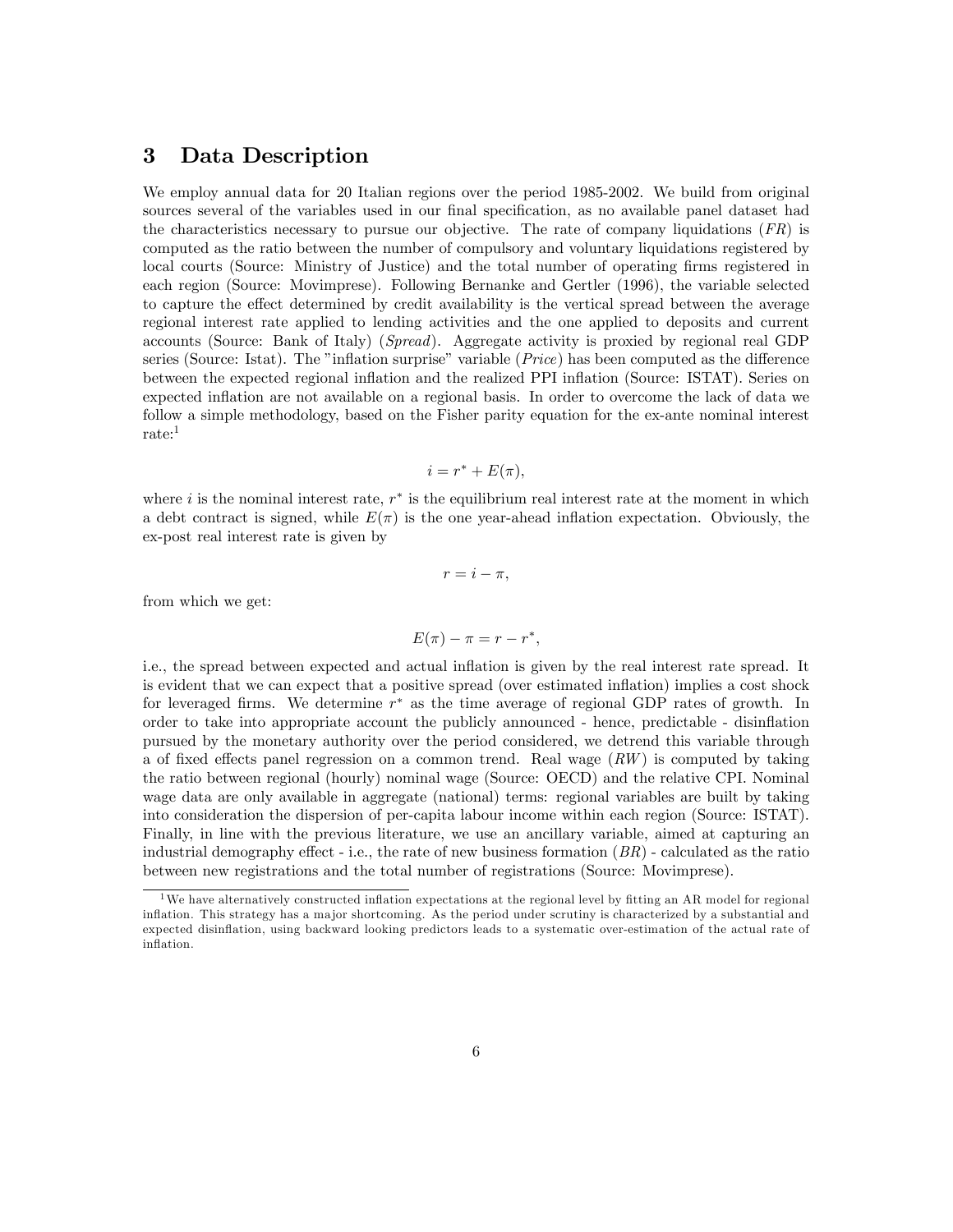### 4 Econometric Setting

As discussed above, the distinction between the short-run and long-run empirical association of business failures to macroeconomic risk factors has important implications for theoretical models of business cycles and productivity growth. While the OC theory predicts asymmetric short-run and long-run relations between restructuring activities and productivity growth, the RA theory suggests that the long-run effect has the same sign, and a possibly higher magnitude (in absolute terms) than the short-run one.

From an econometric viewpoint, the analysis follows three familiar steps: (i) firstly, we need to investigate the stochastic properties of the variables employed in the analysis by means of panel unit root tests; (ii) the second step consists of testing for cointegration among a restricted set of variables, to assess for the presence of a long-run relationship; (iii) thirdly, we use the residuals from the cointegrating regression as an error correction term within a panel VECM framework. A short description of the methodologies we implement follows. Breitung and Pesaran (2005) provide a useful overwiex of the available tools to test for unit roots and conitegration in panels.

#### 4.1 Panel Unit Root Tests

To test for the presence of stochastic trends in our dataset, we employ a battery of panel unit root tests designed to explicitly address the assumption of cross-sectional dependence.<sup>2</sup> Panel unit root tests are expected to be much more powerful than tests for individual time series, as they exploit bi-dimensional information from time series as well as from cross-sectional data. The reason for using several panel tests is to check for the robustness of our results as the testing strategy varies. In all cases, the null hypothesis is that the variable being analyzed has a unit root.

The first two tests implement a factor structure.<sup>3</sup> We employ the testing strategy developed by Bai and Ng (2004) (BNG), and the statistics based on an error component model proposed by Choi (2006). In both cases, the intuition consists in splitting the data into two unobserved components: the first component is assumed to be strongly cross-sectionally correlated, while the second one is largely unit specific. The testing procedure is then articulated in two main steps: in the first step, data are de-factored, while in the second one panel unit root test statistics based on de-factored data and/or common factors are computed. The third panel unit root test is based on the one-factor model with heterogeneous loading factors for residuals proposed by Pesaran (2005), whose key idea is to augment standard ADF regressions with the cross section average of lagged levels and firstdifferences of the individual series. The fourth test is proposed by Chang  $(2002)$ , who models crosssectional dependencies by imposing few or none restrictions on the residuals' covariance matrix. As in this case standard statistics come from complicated combinations of nuisance parameters defining correlations among units, Chang resorts to instrumental variable estimators. Finally, we use the robust standard-error version of the OLS t-statistic suggested by Breitung and Das (2005). The main advantage of this test is that it displays a good power when both  $N$  and  $T$  are small, as in our case.

<sup>2</sup> Cross-sectional dependence often arises in presence of unobserved common factors, omitted, although detected, common factors, spatial spill over effects, or general interdependence that can be present even when observed and unobserved common effects have been properly taken into account.

<sup>&</sup>lt;sup>3</sup>The econometric specification of these tests is reported in the Appendix.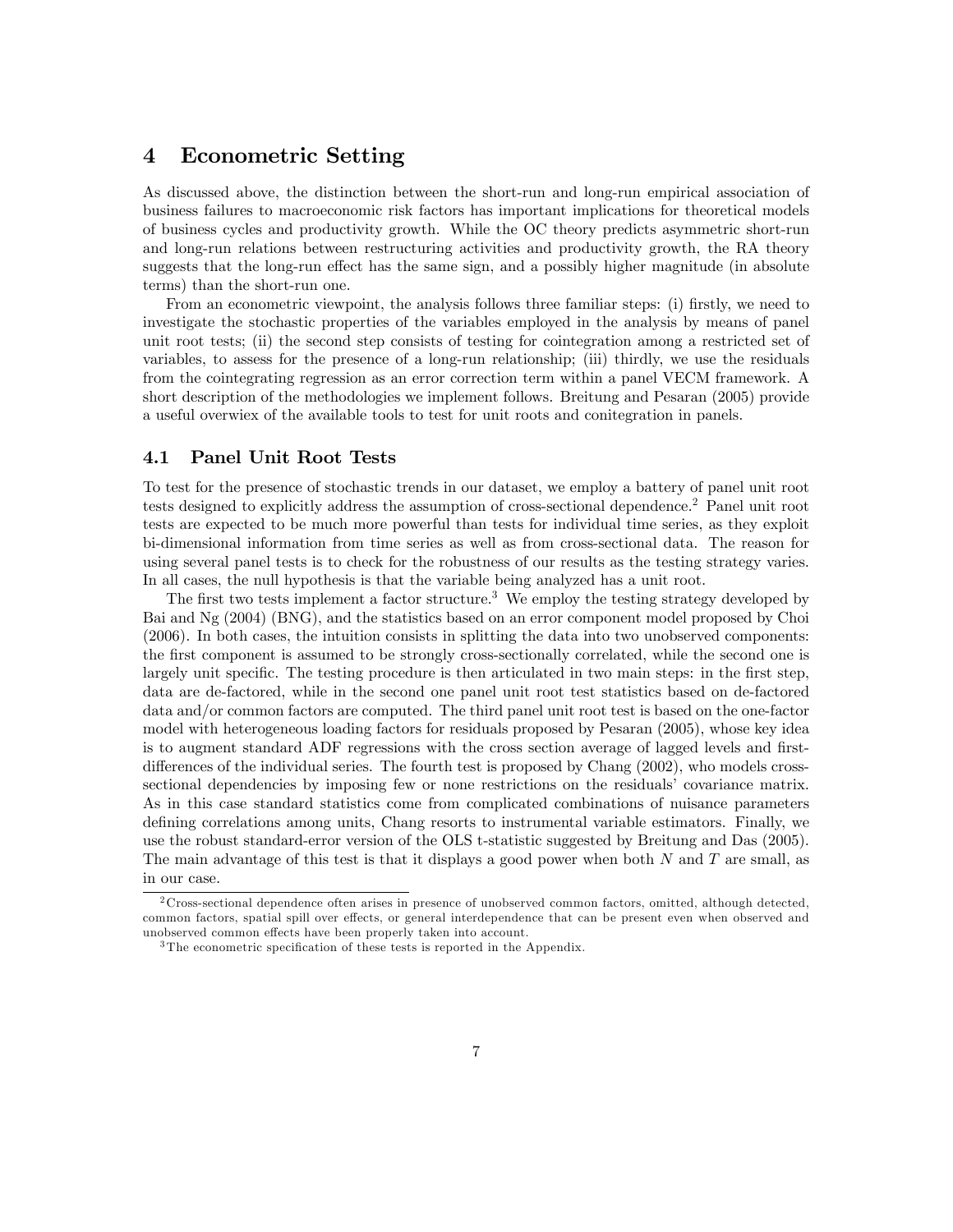### 4.2 Panel Cointegration Tests and Estimation of the Cointegrating Vector

In line with the comparative approach explained above, we rely on a substantial number of different panel cointegration tests.

(a) Firstly, we consider the seven cointegration tests proposed by Pedroni (1999, 2000, 2004). These tests are based on the null hypothesis of no cointegration, and heterogeneity is allowed under the alternative hypothesis. The main purpose of panel cointegration techniques is to pool information on common long run relationships but, at the same time, allow for short-run dynamics and fixed effects to be heterogeneous across the different members of the panel. The following cointegrating system is considered:

$$
y_{it} = \alpha_{it} + x'_{it}\beta + \varepsilon_{it},
$$
  
\n
$$
x_{it} = \sigma_i x_{it-1} + \epsilon_{it},
$$
  
\n
$$
i = 1, ..., N \quad t = 1, ..., T.
$$
  
\n(8)

The system is estimated via FMOLS. Notice that the vector  $\delta_{it} = \begin{bmatrix} \varepsilon_{it} & \epsilon'_{it} \end{bmatrix}$  is stationary and has covariance matrix denoted by  $\Omega_i$ . The estimator has the following form:

$$
\widehat{\beta}_{FM} - \beta = \left(\sum_{i=1}^{N} \widehat{\mathbf{\Omega}}_{i22}^{-2} \sum_{t=1}^{T} (x_{it} - \overline{x})^2\right)^{-1} \sum_{i=1}^{N} \widehat{\mathbf{\Omega}}_{i11}^{-1} \widehat{\mathbf{\Omega}}_{i22}^{-1} \left(\sum_{t=1}^{T} (x_{it} - \overline{x}) \varepsilon_{it}^* - T \widehat{\gamma}_{it}\right),
$$

where

$$
\begin{array}{rcl}\n\varepsilon_{it}^{*} & = & \varepsilon_{it} - \widehat{\mathbf{\Omega}}_{i22}^{-1} \widehat{\mathbf{\Omega}}_{i21}, \\
\widehat{\gamma}_{it} & = & \widehat{\mathbf{\Gamma}}_{i21} + \widehat{\mathbf{\Omega}}_{i21}^{0} - \widehat{\mathbf{\Omega}}_{i22}^{-1} \widehat{\mathbf{\Omega}}_{i21} (\widehat{\mathbf{\Gamma}}_{i22} + \widehat{\mathbf{\Omega}}_{i22}^{0}).\n\end{array}
$$

Implicitly, the covariance matrix has been decomposed as  $\mathbf{\Omega}_i = \mathbf{\Omega}_i^0 + \mathbf{\Gamma}_i$ , where  $\mathbf{\Omega}_i$  is the contemporaneous covariance matrix and  $\Gamma_i$  is the weighted sum of autocovariances.

Among the seven Pedroniís tests, four are based on the within dimension (panel cointegration tests) and three on the between dimension (group mean panel cointegration tests). Both categories of tests are based on the null hypothesis of no cointegration, hence :  $\sigma_i = 1 \forall i, \sigma_i$  being the autoregressive coefficient on estimated residuals under the alternative hypothesis.

The panel cointegration and group-mean panel cointegration tests differ as regards the specification of the alternative hypothesis: for the panel cointegration statistics, the alternative hypothesis is given by  $\sigma_i = \sigma \langle 1 \rangle$ , while for the group-mean panel cointegration statistics, the alternative hypothesis is given by  $\sigma_i < 1 \forall i$ . Hence, a crucial characteristic of the group-mean tests is represented by their generality, given that that they allow for heterogeneous coefficients under the alternative hypothesis, a valuable advantage in our case.

(b) A second technique employed draws on the work by Mark and Sul (2003), who elaborate an extension of the single equation dynamic ordinary least squares (DOLS) method of Saikkonen (1991) and Stock and Watson (1993) for estimating and testing hypotheses about a cointegrating vector to panel data: they regard this fully parametric method as the estimator panel DOLS. Mark and Sul (2003) discuss its limit distribution and apply it to estimate the long-run money demand function using a panel data set of 19 countries with annual observations spanning from 1957 to 1996. We present two limit distributions for panel DOLS. The first limit distribution is obtained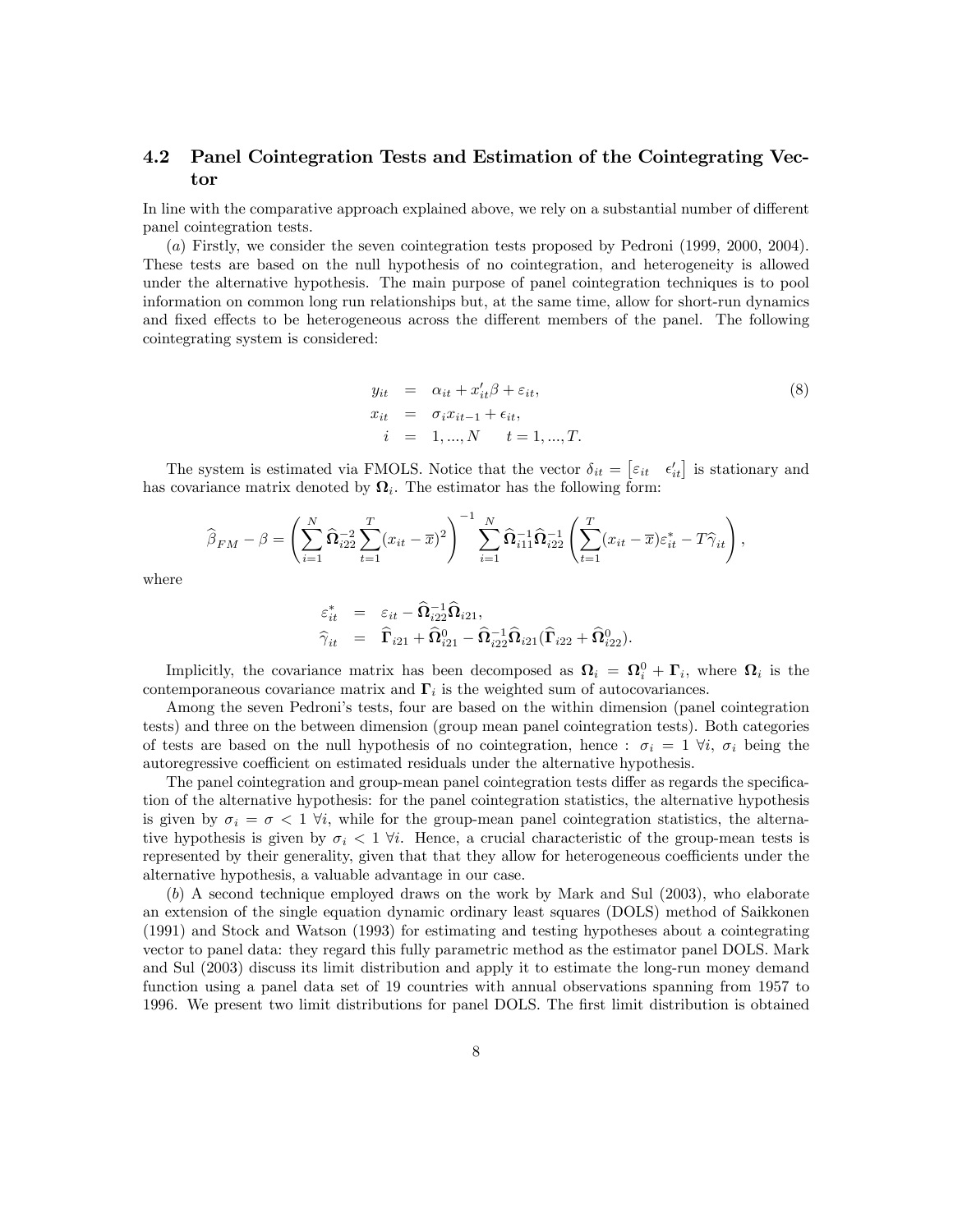for a fixed number of cross-sectional units N, letting  $T \to 1$ . In this case, panel DOLS converges in distribution to a function of Brownian motions and the Wald statistic for testing a set of s linear constraints has a limiting  $\chi^2(s)$  distribution. This limit theory seems well suited for many applied macroeconomic or international problems. Here, researchers often have available panel data sets of moderate  $N$  but much larger  $T$ . Consider the following regression:

$$
y_{it} = \delta^i d_{it} + x'_{it}\beta + \varepsilon_{it},\tag{9}
$$

where  $\delta^i d_{it}$  represents the deterministic component and  $x'_{it}$  terms are assumed  $I(1)$  and not cointegrated. Innovations in  $x'_{it}$ , denoted with  $u_{it} = \Delta x_{it} - E(\Delta x_{it})$ , are assumed to be correlated with  $\varepsilon_{it}$ . The estimator is based on the error decomposition

$$
u_{it} = \sum_{k=-\infty}^{\infty} \gamma_k' \Delta x_{it+k} + v_{it}.
$$
 (10)

where  $v_{it}$  is orthogonal to all leads and lags of  $\Delta x_{it}$ . Inserting (10) in the regression (9) yields:

$$
y_{it} = \beta' x_{it} + \sum_{k=-\infty}^{\infty} \gamma_k' \Delta x_{it+k} + v_{it}.
$$
 (11)

In practice, the infinite sums are truncated at some small numbers of leads and lags.

(c) Finally, to account for the impact of cross-sectional dependence in the cointegrating relationship, we resort to the methodology proposed by Breitung (2005), who derives a two-step estimator which relies on the fact that the Fisher information is block-diagonal with respect to the short and long-run parameters. The two-step estimator allows us to estimate the individual-specific coefficients in the first step, whereas in the second step the long-run parameters are retrieved from a pooled least-squares regression. Monte Carlo simulations show that this parametric approach is more effective in reducing small sample bias than the FMOLS of Pedroni (2000) amd Phillips and Moon (1999). The estimated standard errors, which are shown to be more reliable than those obtained from semi-parametric estimation procedures, are adjusted to account for both heteroskedasticity and contemporaneous correlation in the errors.<sup>4</sup>

Accordingly, an asymptotically efficient estimator can be constructed by estimating the shortand long-run parameters in separate steps. Suppose that the  $n \times r$  matrix of cointegrating vectors is 'normalized' as  $\beta = (\mathbf{I}_r, \mathbf{B})$  where  $\mathbf{I}_r$  is the identity matrix of order r and **B** is the  $(n-r) \times r$ matrix of unknown coefficients.13 Then  $\beta$  is exactly identified and the Gaussian ML estimator of B is equivalent to the OLS estimator of B in:

$$
\mathbf{z}_{it}^* = \mathbf{B} \mathbf{z}_{it}^{(2)} + \mathbf{v}_{it}. \tag{12}
$$

where  $\mathbf{z}_{it}^{(2)}$  is the  $r \times 1$  vector defined by  $\mathbf{z}_{it} =$  $\sqrt{ }$  $\left[\mathbf{z}_{it}^{(1)^\prime}, \mathbf{z}_{it}^{(2)^\prime}\right]^\prime$  and:

$$
\mathbf{z}_{it}^* = \left(\alpha_i' \Sigma_i^{-1} \alpha_i\right)^{-1} \alpha_i' \Sigma_i^{-1} \Delta \mathbf{z}_{it} - \mathbf{z}_{it-1}^{(1)}.
$$

<sup>4</sup> Breitung (2005) applies a SUR procedure to the second step of the two-step estimator. An alternative approach is followed by Bai and Kao (2004), who consider a factor structure in the errors and pursue a FMOLS two-step methodology, whereby common factors are retrieved from the residuals of an initial FMOLS estimation.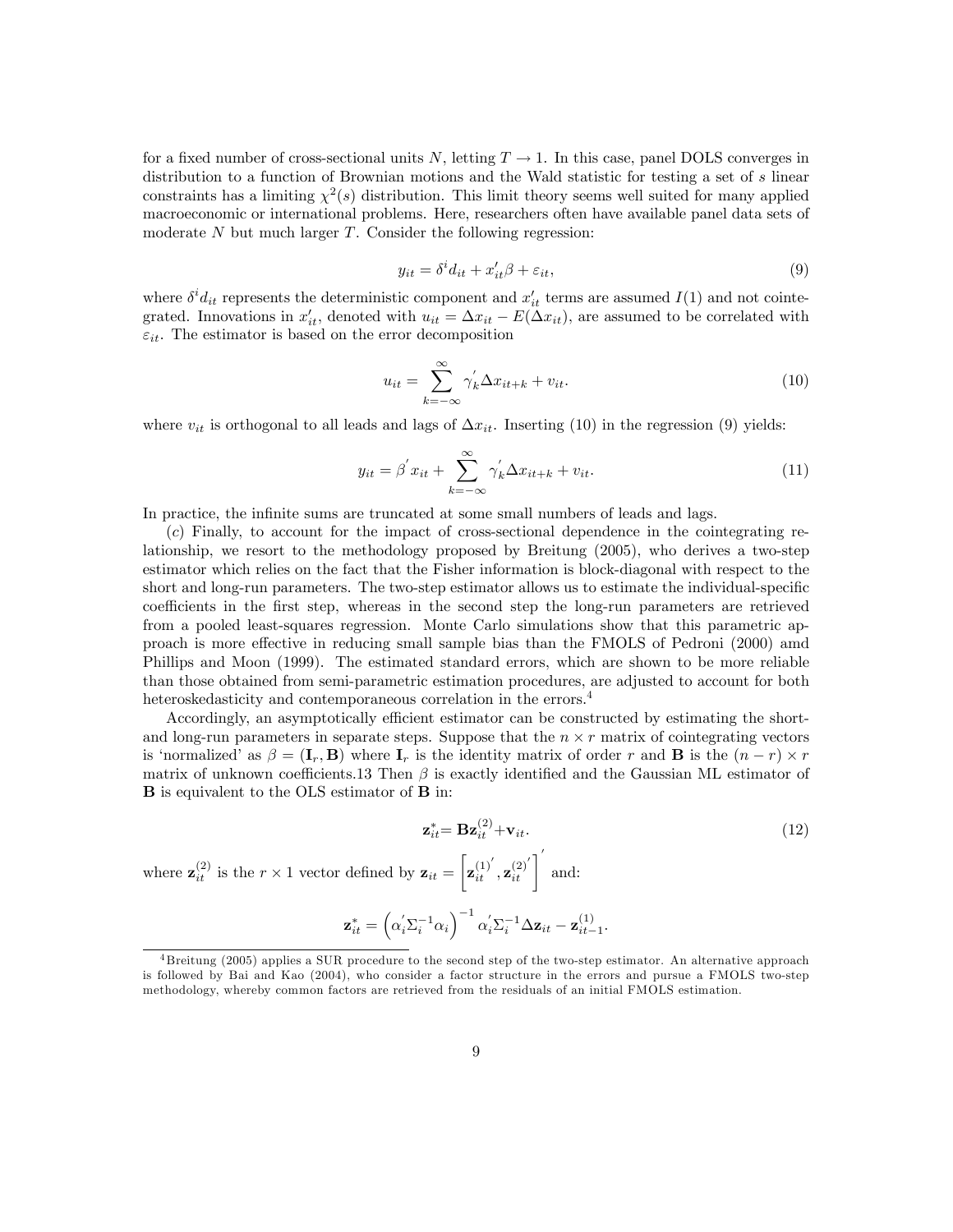The matrices  $\alpha_i$  and  $\Sigma_i$  can be replaced by  $\sqrt{T}$ -consistent estimates without affecting the limiting distribution. Accordingly, these matrices can be estimated for each panel unit separately, e.g., by using Johansenís (1991) ML estimator. To obtain the same normalization as in (12) the estimator for  $\alpha_i$  is multiplied with the  $r \times r$  upper block of the ML estimator of  $\beta$ . Breitung (2005) showed that the limiting distribution of the OLS estimator of B is asymptotically normal. Therefore, tests of restrictions on the cointegration parameters have the standard limiting distributions (i.e. a  $\chi^2$ distribution for the usual Wald tests).

### 5 Empirical Results

Table 1 reports the results of the five panel unit root tests for the six variables described in Section 3. In all cases, at least three testing methodologies suggest that the null hypothesis of a unit root cannot be rejected. There is strong evidence of stochastic trends for  $log(FR)$  and *Spread*. The three tests by Choi (2002) point towards a non-acceptance of the null for four variables, namely  $log(GDP)$ ,  $log(BR)$ ,  $log(RW)$  and *Price.* As shown by means of bootstrapping exercises in Gutierrez (2006), however, Choiís tests are largely oversized in small samples. By combining these results with the ones obtained from the BD test - which is known to be particularly suitable for small samples - it emerges that the inference on the presence of a stochastic trend remains problematic just for  $log(BR)$  and *Price*. In this latter case, in particular, the Pesaran (2005) test suggests that the non-stationarity hypothesis cannot be non rejected at standard critical levels only for a lag length equal to 3. It is well known that in panel data contexts the rejection of the unit root null hypothesis can depend on large negative values of some individual time series tests. As suggested by Karlsson and Löthgren (2000), we supplement the results from panel unit root testing with unit root tests for individual time series.<sup>5</sup> We find that in all cases the hypothesis of nonstationarity cannot be rejected, so that we proceed on the assumption that all the variables possess a stochastic trend.

Once  $GDP$  has been shown to be difference-stationary, we decompose regional series for aggregate activity into a trend component (LRGDP) and a cyclical component (SRGDP) by means of the Hodrick-Prescott Ölter. Recall that one of the key testable implications we are dealing with consists in the dynamic relationship between the steady-state growth rate of productivity and shortrun restructuring activities. For this reason, we prefer to consider separately cyclical effects from relationships involving potential output, and in what follows we employ LRGDP when dealing with the long-run, and SRGDP when dealing with short-run dynamics.

The next step is to control for cointegration among non-stationary variables. The first column of Table 2 reports the panel cointegration estimation results from Pedroniís methodology as we test for cointegration among all the six variables in our dataset.<sup>6</sup> The test statistics are distributed as a standardized Gaussian density. Four out of seven testing statistics significantly reject the null of no cointegration. FMOLS panel estimation results for the corresponding cointegration vector are reported in the first row of Table 3. All parameters are significant at standard critical values, and all signs are as expected from theoretical reasoning. These findings suggest that the rate of failure moves along a long-run relationship with key macroeconomic variables. Steady-state elasticities with respect to the trend output, the new business formation rate and the real wage are equal to -0.02, 0.1 and 0.03, respectively, while the semi-elasticity with respect to the vertical spread and

<sup>&</sup>lt;sup>5</sup>Individual test statistics, available upon request from the authors, are not reported for reasons of space.

<sup>&</sup>lt;sup>6</sup> Tetsts have been alternatively performed with  $BR_t$  and, along the lines suggested by the literature, with  $BR_{t-1}$ .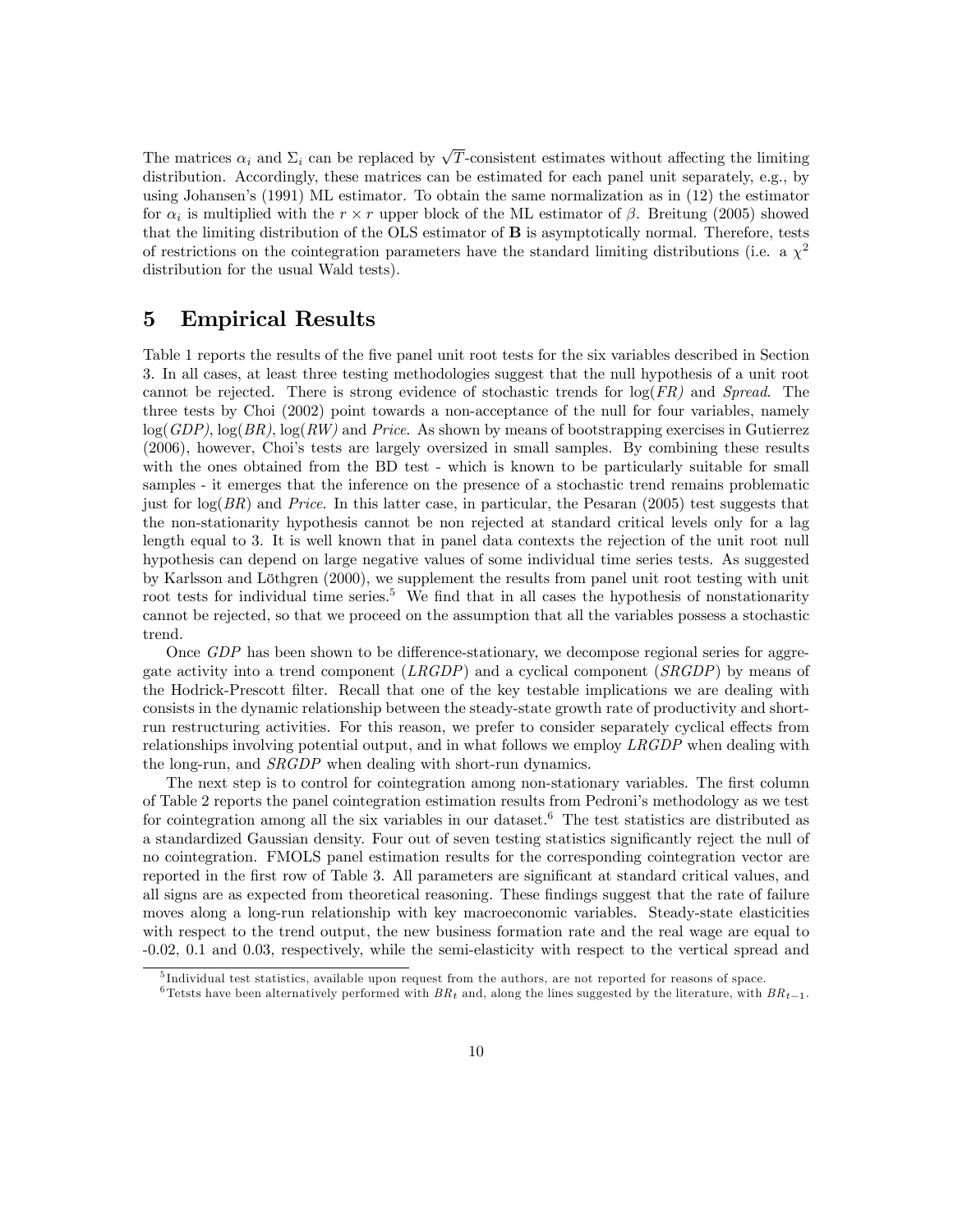surprise inflation are equal to  $0.06$  and  $0.05$ .

The time-series and cross-section structure of the panel we employ should call for some caution in accepting these results with no further investigation. When the number of time-series observations is small - as in our case - it is well-known that the semi-parametric FMOLS estimator may be seriously biased. Hence, we re-estimate the cointegration vector by applying the fully parametric method proposed by Breitung (2005), which has been shown to outperform the FMOLS estimator for short samples via Montecarlo simulations. More importantly, it allows us to control for contemporaneous correlation in the error terms. Results are presented in the second row of Table 3. Estimates are sign-consistent with the ones obtained by FMOLS for the Spread, GDP and Price variables, although only Spread turns out to be statistically significant. Estimates for  $BR_{t-1}$  and RW, on the contrary, come with an inverted sign. As a result, the inference we advance is that the right cointegration vector - if it exists - is likely to contain the variables FR, Spread, LRGDP and Price. If some relationship with  $BR_{t-1}$  and WR holds true, it is at best confined to the short-run.

In Table 4 we report estimates for the conjectured four-variable cointegration vector. We compare the results obtained by means of FMOLS with the parametric method proposed by Breitung and, for further control, with the PDOLS estimator by Mark and Sul (2003). The corresponding seven statistics proposed by Pedroni for testing cointegration among non-stationary variables are reported in the second column of Table 2. Our findings seem to be particularly robust. As we control across the different estimation techniques the parameters in the cointegration vector are all highly significant, with the same - and expected - sign, and of the same order of magnitude. We interpret the significant rejection of the null for four out of seven test statistics for the Pedroni's cointegration test as a confirmation of the soundness of our modelling choice.

Next, we estimate four panel ECM models with the twofold aim of separating long-run and short-run dynamics, as well as of addressing the issue of causality. In fact, the presence of cointegration is consistent with (Granger-)causality running just in one (for example, from macroeconomic risk factors to business failures) or in all possible directions. Since both theories on the interaction between business cycle and long-run productivity growth move from the working assumption that macroeconomic shocks should determine business failures, any information about actual causuality is particularly useful. As shown in Canning and Pedroni (1999), the Granger Representation Theorem (GRT) - according to which a system of cointegrated variables can be represented in the form of a dynamic ECM model - can be safely applied to panel data. Thus, we estimate four ECM panel models, one for each variable of interest, according to:

$$
\Delta x_{it}^j = c^j + \lambda^j \hat{\varepsilon}_{t-1} + \sum_{h=1}^p \beta_{1,h}^j \Delta x_{i,t-1}^j + \sum_{h=1}^p \beta_{2,h} \Delta \mathbf{z}_{i,t-h}^j + u_{it}^j,
$$
  
for  $j = \ln(FR)$ , *Spread*, *Price*,  $\ln(GDP)$ ,

where x is the dependent variable, z is a vector of exogenous variables,  $\hat{\epsilon}_{t-1}$  (i.e the residual from the cointegration relationship, stationary by construction) represents the disequilibrium term, while the  $\lambda^j$  parameters determine the pace of adjustment to long-run steady-state conditions once short-run displacements have occurred. The GRT implies that at least one of the  $\lambda^j$  parameters is expected to be significant if a long-run relationship between the variables is to hold. Results from estimates with FGLS are reported in Table 5. The number of lags  $p$  is always set to one. Two types of causality tests can be performed. First, for each of the variables in the ECM relationships we test whether the lagged changes of the other variables and the error correction adjustment term are jointly equal to zero. This restriction amounts to test the hypothesis that none effect, both in the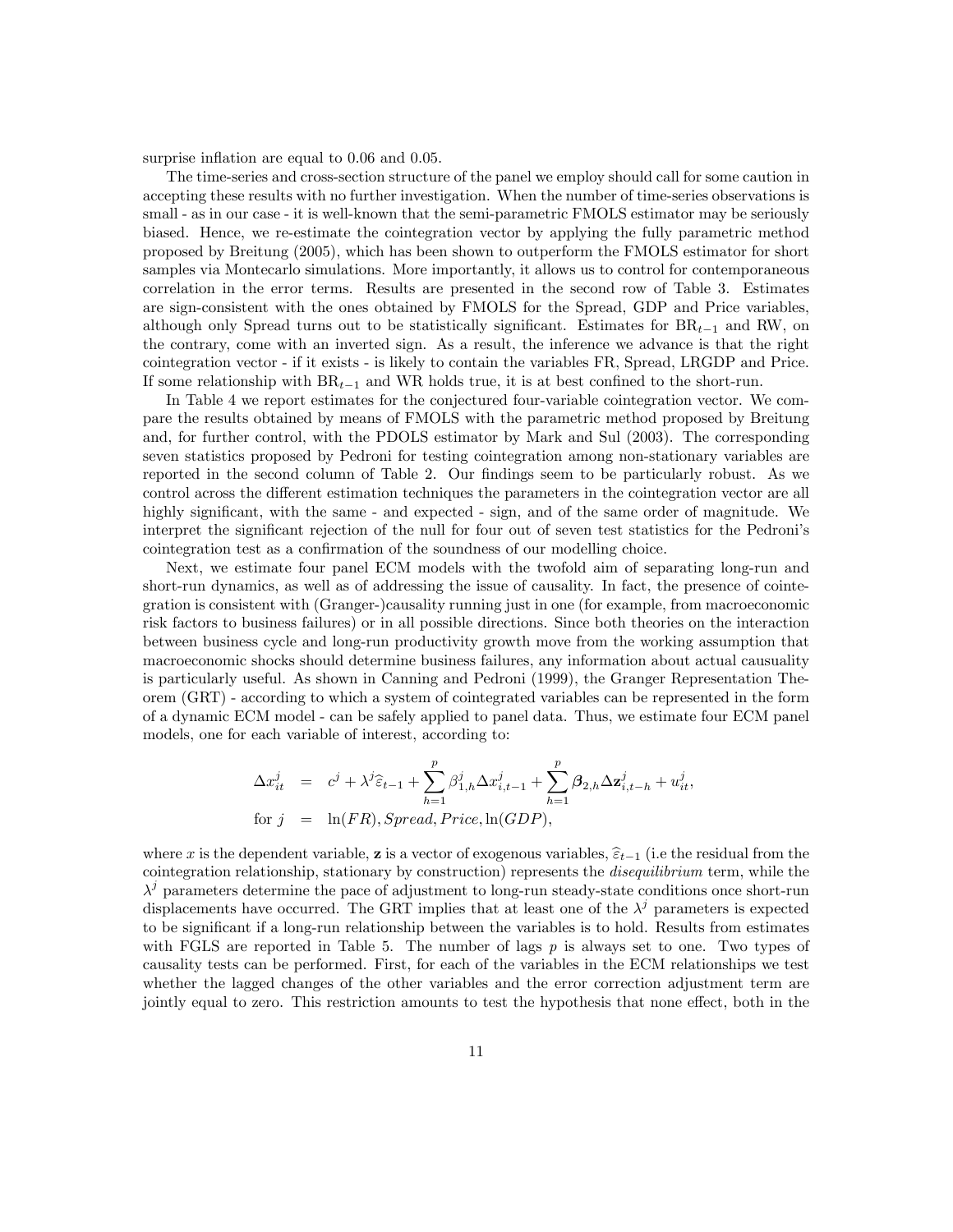short and in the long-run, runs from the explanatory variables towards the dependent one. As shown in Table 5, all  $\chi^2$  (6) Wald tests reject the null hypothesis that the six coefficients are jointly zero. In other words, we can reject the hypothesis that one or more variables in the estimated panels evolve entirely exogenously from the others. Conversely, our estimates suggest complicated two-way feedbacks among the business failure rate and macroeconomic risk factors.

To determine whether these feedbacks are relevant just in the short run, we also test for the adjustment term  $\lambda^j$  to be equal to zero in each ECM panel model. The results can be obtained by simply inspecting the t-value for such a parameter in each estimated equation (Table 5). The null hypothesis of no long-run effect from macroeconomic variables on the business failure rate is consistently rejected, while the opposite is not true at standard significance level. We conclude that macroeconomic risk factors are weakly-exogenous with respect to corporate bankruptcies as far as the long run is concerned. This result lends support to the hypothesis that in Italy the proper long-run causality direction has gone from macroeconomic risk factors to business failures, but not the other way round.

An assessment of which theoretical framework - the OC theory or the RA one - is more likely to explain how macroeconomic shocks relate to long-run productivity can be obtained by combining the results presented in Table 4 and the north-west panel of Table 5, where we report estimates for the ECM model with business failures as the dependent variable. The two risk factors cointegrated with the business failure rate - GDP and Spread - also exert an influence along a similar direction in the short-run. This finding lends support to the hypothesis that in Italy firms tend to respond to a deterioration of macroeconomic conditions in a risk-averse manner. Far from being an opportunity to implement restructuring activities which could yield a higher long-run average rate of productivity growth, recessions are likely to induce firms to postpone productivity-enhancing investments. If this rationalization is correct, downturns are bad both in the short and in the long run, and this latter effect should have a higher probability to be observed the higher is the fraction of financially constrained firms. In order to check for the robustness of our findings, for instance, it could be interesting to extend the analysis put forward in this paper to countries where - at odds with the bank-centered Italian financial system - firms use extensively the market for commercial papers to fund their investment activities. Going back to the results in Table 5, we find that surprise inflation, while positively related to business failures in the long-run, does not seem to play any substantial role during the process of dynamic adjustment. Finally two variables, namely  $BR_{t-1}$  and RW, matter only in the short-run. The adjustment to the long-run relationship after a macroeconomic shock is quite slow, at about 10% per annum.

As a final remark, notice that under the assumption that money is long-run neutral - an assumption we cannot test in this setting, however - the cointegration vectors reported in Table 4 can be used to make inference on the issue of long-run monetary superneutrality. In fact, our estimates suggest that permanent shocks to inflation are positively related to permanent variations of the trend output, and negatively related to permanent variations in the vertical interest rate spread. It seems interesting to notice that these findings are in line with the evidence on 14 OECD countries obtained by Rapach (2003). As suggested by Ahmed and Rogers (2000), a positive correlation between permanent inflation shocks and permanently higher levels of real output on the one hand, and a negative relationship between a permanent increase in inflation and permanently lower real interest rates on the other hand, are largely inconsistent with the predictions of many monetary theories.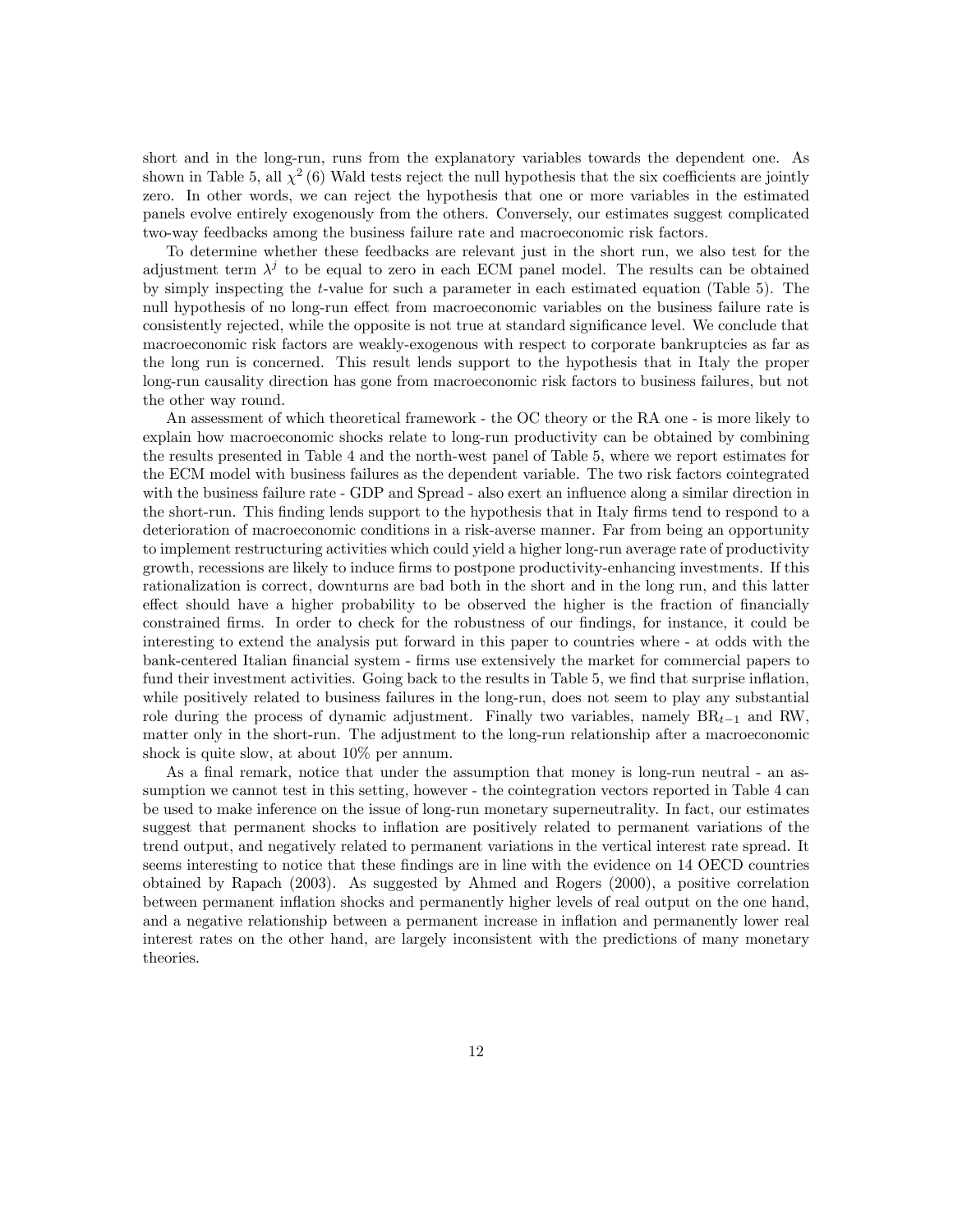### 6 Concluding Remarks

The relationship between business failures and macroeconomic risk factors has been an issue of concern for academics, practitioners and policy-makers for long time. All studies have been so far conducted for countries with a common law origin. Since bankruptcy procedures and their relationship with macroeconomic factors are likely to depend on the institutional structure and the legal framework in which Örms operate, it seems interesting to extend the analysis to countries with a civil law tradition. In this paper we study the case of Italy on the basis of panel-based unit root and cointegration estimation procedures. These techniques avoid power distortions of standard tests in small samples and thus misguided conclusions.

Three points emerge from the empirical analysis. (i) Our estimates lend support to the hypothesis that a long-run relationship exists between business failures, trend output, a vertical interest spread and a measure of surprise inflation. Furthermore, we find evidence of long-run effects running from macroeconomic risk factors to bankruptcies, but not the other way round. Finally, evidence is found for the effect of real wages and the rate of new business formation during the transition to the steady-state. From a policy perspective, our results suggest that Öscal and monetary policy arrangements could affect business bankruptcies differently over the short and the long-run. In the short-run, for example, standard countercyclical policies aimed at targeting cyclical fluctuations of real GDP (i.e., demand-side policies) are likely be less effective than policies aimed at helping firms to mitigate their variable (labor) and/or Öxed (interest payments) costs.

(ii) Some macroeconomic risk factors - in particular the GDP and a measure of the tightiness on the credit market - that cause the business failure rate in the short-run are also cointegrated with it and, mostly important, the signs of their long and the short-run relationships remain the same. We interpret these results as an empirical rejection of the opportunity-cost theory of productivity growth - i.e. productivity-improving activities become more important during recessions due to intertemporal substitution between these activities and directly productive activities - in favor of a risk-aversion model, according to which recessions are bad for long-run growth as risk-averse firms reduce productivity-improving investments in fixed capital whenever macroeconomic conditions deteriorate.

 $(iii)$  Assuming that money is neutral in the long-run, our findings suggest that money is not longrun superneutral with respect to trend output and real interest rates, in addition to the bankruptcy rate. The signs reported in the cointegration vector indicate that permanent positive inflationary shocks are associated with permanently higher levels of real output, and with permanently lower real interest rates.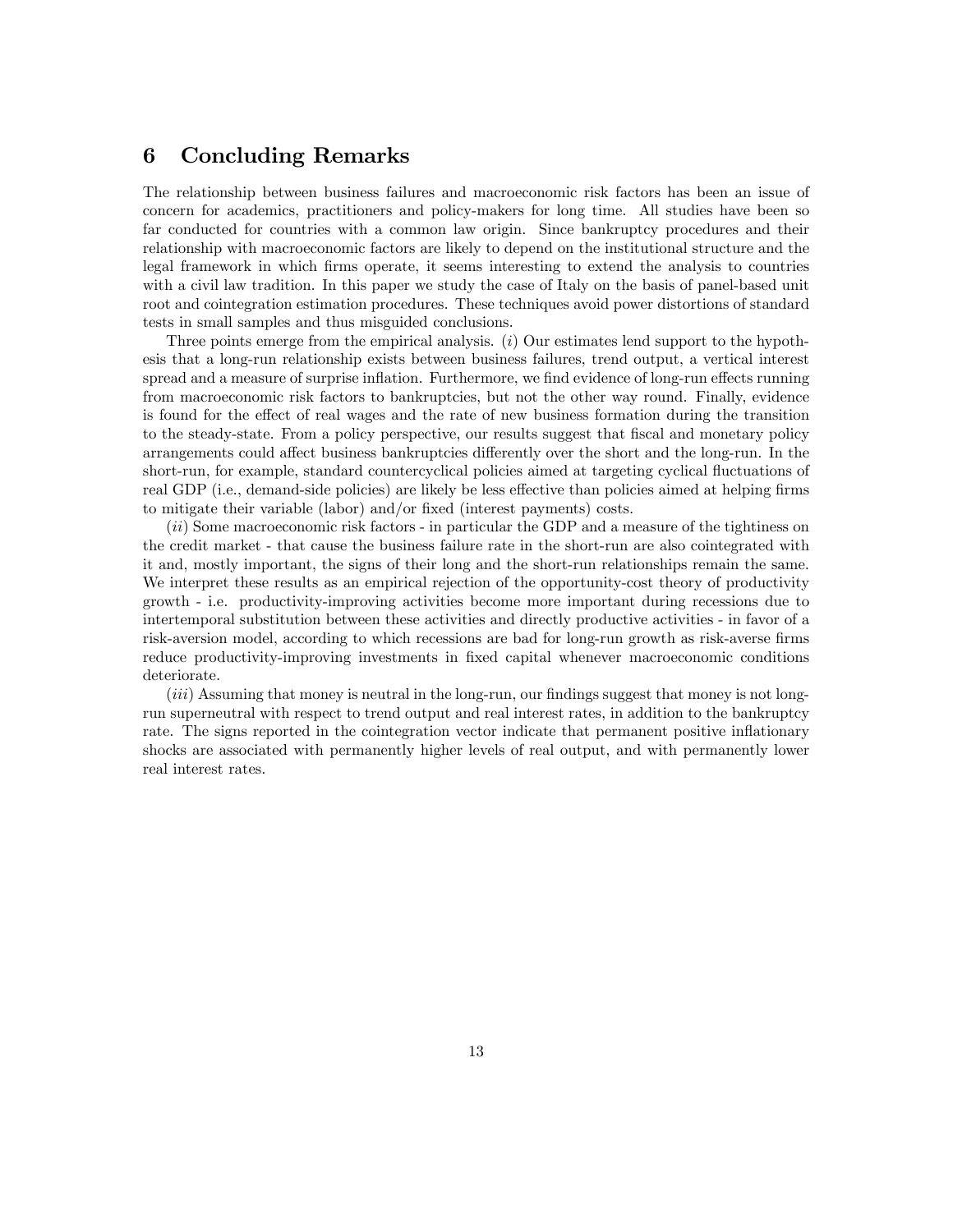# Appendix

In this appendix we briefly review all five families of tests for unit root employed in the paper.

 $(i)$  Bai and Ng (2004). The technique employed in this class of panel unit root tests consists in decomposing a series  $y_{it}$  as the sum of three components: a deterministic one, a common component expressed as a factor structure and an idiosyncratic error. The process followed by  $y_{it}$  is nonstationary if one or more of the common factors are non-stationary, or the idiosyncratic error is non-stationary, or both. Instead of testing for the presence of a unit root directly in  $y_{it}$ , BNG propose to test the common factors and the idiosyncratic components separately. Thus, it is possible to infer whether the non-stationarity comes from a pervasive or an idiosyncratic source. This is the main difference with respect to other testing procedures based on factor structure, which generally test the unit root only in the de-factored data. BNG use a decomposition method which proves to be robust to the degree of integration of the common or idiosyncratic components. In others words, the common variations is extracted without appealing to any stationarity assumptions and/or cointegration restrictions: factors are first estimated on first-differenced data, and subsequently cumulated. Let us consider the following model with individual effects and no time trend:

$$
y_{it} = \alpha_i + \rho_i' F_t + \varepsilon_{it},
$$

where  $F_t$  is a vector  $(r \times 1)$  of common factors and  $\lambda_i$  is a vector of factor loadings. Among the r common factors, BNG allow  $r_0$  stationary factors and  $r_1$  stochastic common trends with  $r_0+r_1 = r$ . The corresponding model in first differences is:

$$
\Delta y_{it} = \alpha_i + \rho_i' f_t + z_{it},
$$

where  $z_{it} = \Delta \varepsilon_{it}$  and  $f_t = \Delta F_t$  with  $E(f_t) = 0$ . The common factors in  $\Delta y_{it}$  are estimated by the principal component method. Then, the 'differencing and re-cumulating' estimation procedure is based on the cumulated variables defined as:

$$
\widehat{F}_{mt} = \sum_{s=2}^{t} \widehat{f}_{ms} \qquad \widehat{\varepsilon}_{it} = \sum_{s=2}^{t} \widehat{z}_{is}.
$$

BNG test the unit root hypothesis in the idiosyncratic component and in the common factors with the estimated variables  $F_{mt}$  and  $\hat{\epsilon}_{it}$ . To test for the non stationarity of the idiosyncratic component, they propose to use pooled tests based on Fisherís type statistics for the de-factored estimated components, which consists in combining the p-values from individual ADF tests,  $p_{\hat{\varepsilon}}(i)$ . Two test statistics are considered:

$$
Z_{\widehat{\epsilon}} = \frac{-\sum_{i=1}^{N} \log p_{\widehat{\epsilon}}(i) - N}{\sqrt{N}} \to N(0, 1) \text{ as } T, N \to \infty
$$

and

$$
P_{\hat{\varepsilon}} = -2 \sum_{i=1}^{N} \log p_{\hat{\varepsilon}}(i) \rightarrow \chi^2(2N) \text{ as } T \rightarrow \infty.
$$

In order to test the non-stationarity of the common factors, BNG distinguish two cases. When there is only one common factor among the N variables  $(r = 1)$ , they rely on a standard ADF test in a model with an intercept. If there are more than one common factors  $(r > 1)$ , a test for the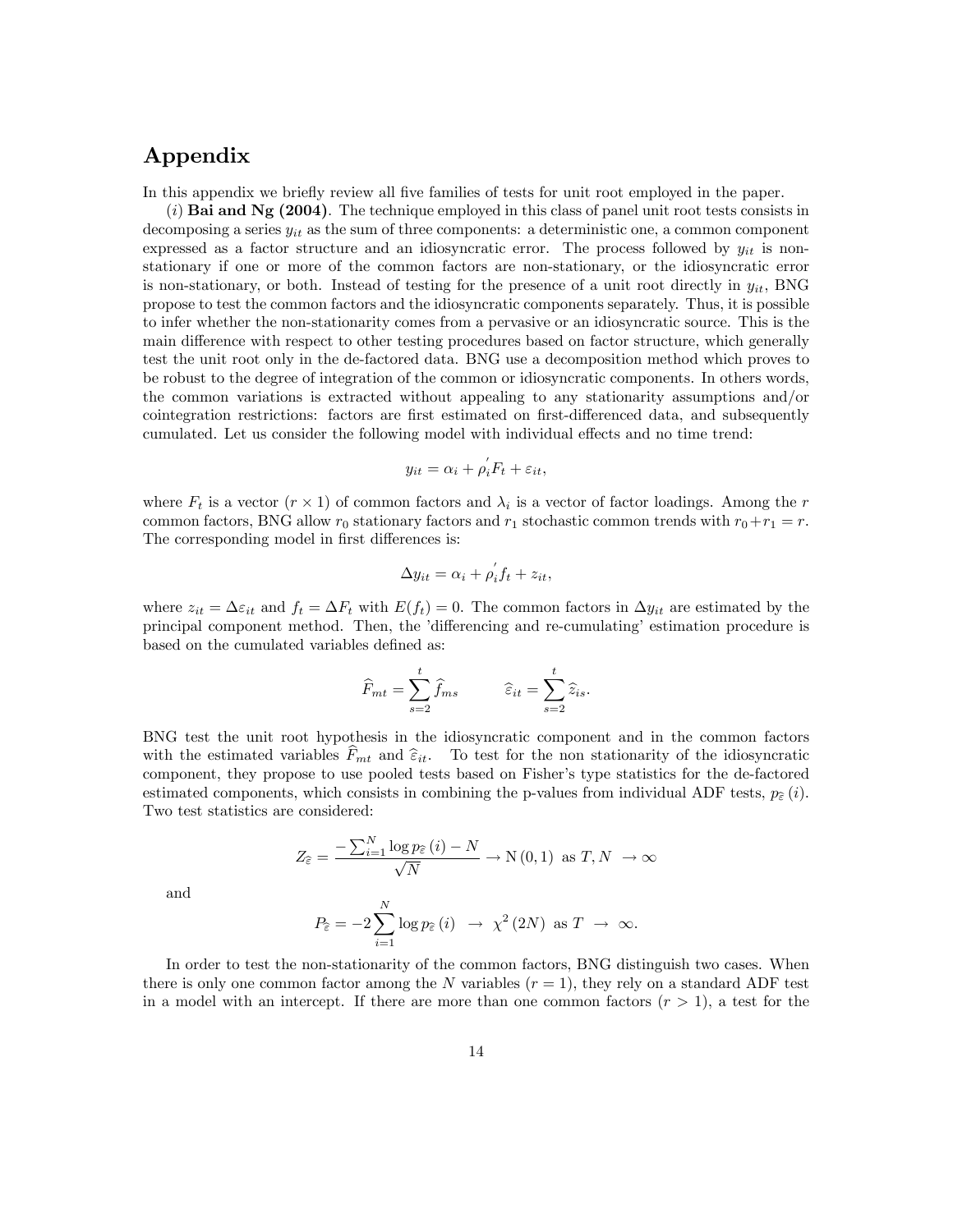number of common independent stochastic trends for each common factor, denoted  $r_1$ , is available. Naturally, the null  $r_1 = 0$  implies that there are N cointegrating vectors for N common factors, and that all factors are  $I(0)$ . Individually testing each of the factors for the presence of a unit root generally leads to a problem of overstatement of the number of common trends. To avoid this downside, BNG propose two statistics based on the r demeaned estimated factors  $F_{mt}$  similar to those proposed by Stock and Watson (1988). The idea is to test for the equality between the number of common trends and the estimated number of common factors, i.e.  $r_1 = r$ . The first test,  $MQ_f$ , imposes that the non-stationary components are finite order vector-autoregressive precesses. A second test,  $MQ<sub>c</sub>$ , allows the unit root processes to possess more general dynamics.

(ii) Choi (2006). Choi (2006) opts for an error-component model to detect cross-sectional correlations. His testing procedure is similar to those developed in BNG, with a major difference characterizing the method<sup>7</sup> employed to eliminate non-stochastic trend components and crosssectional correlations:

$$
y_{it} = \alpha_i + f_t + \varepsilon_{it},
$$
  

$$
v_{it} = \sum_{j=1}^{q_i} d_i v_{it-j} + u_{it},
$$

where  $\varepsilon_{it}$  are i.i.d. $(0, \sigma_{\varepsilon i})$ , and assumed to be cross-sectional independent, while  $\alpha_i$  and  $f_t$  denote the unobservable individual effect and the unobservable time effect, respectively. In this model, the null hypothesis corresponds to the presence of a unit root in the remaining random component,  $v_{it}$ . Hence:

$$
H_0: \sum_{j=1}^{q_i} d_i = 1 \qquad H_1: \sum_{j=1}^{q_i} d_i < 1 \quad \text{for some } i.
$$

The test is built by first demeaning the data by GLS as in the Elliott, Rothenberg and Stock's (1996) unit root test (ERS). The following step consists in testing for unit roots the cross-sectionally independent variables: the relevant statistic, called Dickey-Fuller-GLS statistic, has the Dickey-Fuller distribution as  $T$  and  $N$  tend to infinity. Based on these individual tests, Choi proposes three Fisher's type statistics: under the null hypothesis, each of them has a standard normal distribution as  $N \to \infty$  and  $T \to \infty$ :

$$
P_m = -\frac{1}{\sqrt{N}} \sum_{i=1}^{N} \log (p_i + 1),
$$

$$
Z = \frac{1}{\sqrt{N}} \sum_{i=1}^{N} \Phi^{-1}(p_i),
$$

$$
L^* = \frac{1}{\sqrt{\frac{\pi^2 N}{3}}} \sum_{i=1}^{N} \log \left(\frac{p_i}{1 - p_i}\right).
$$

<sup>7</sup> In particular, the cross-sectional correlations and deterministic components are eliminated by Elliott, Rothenberg and Stock's (1996) GLS-based de-trending and conventional cross-sectional demeaning for panel data.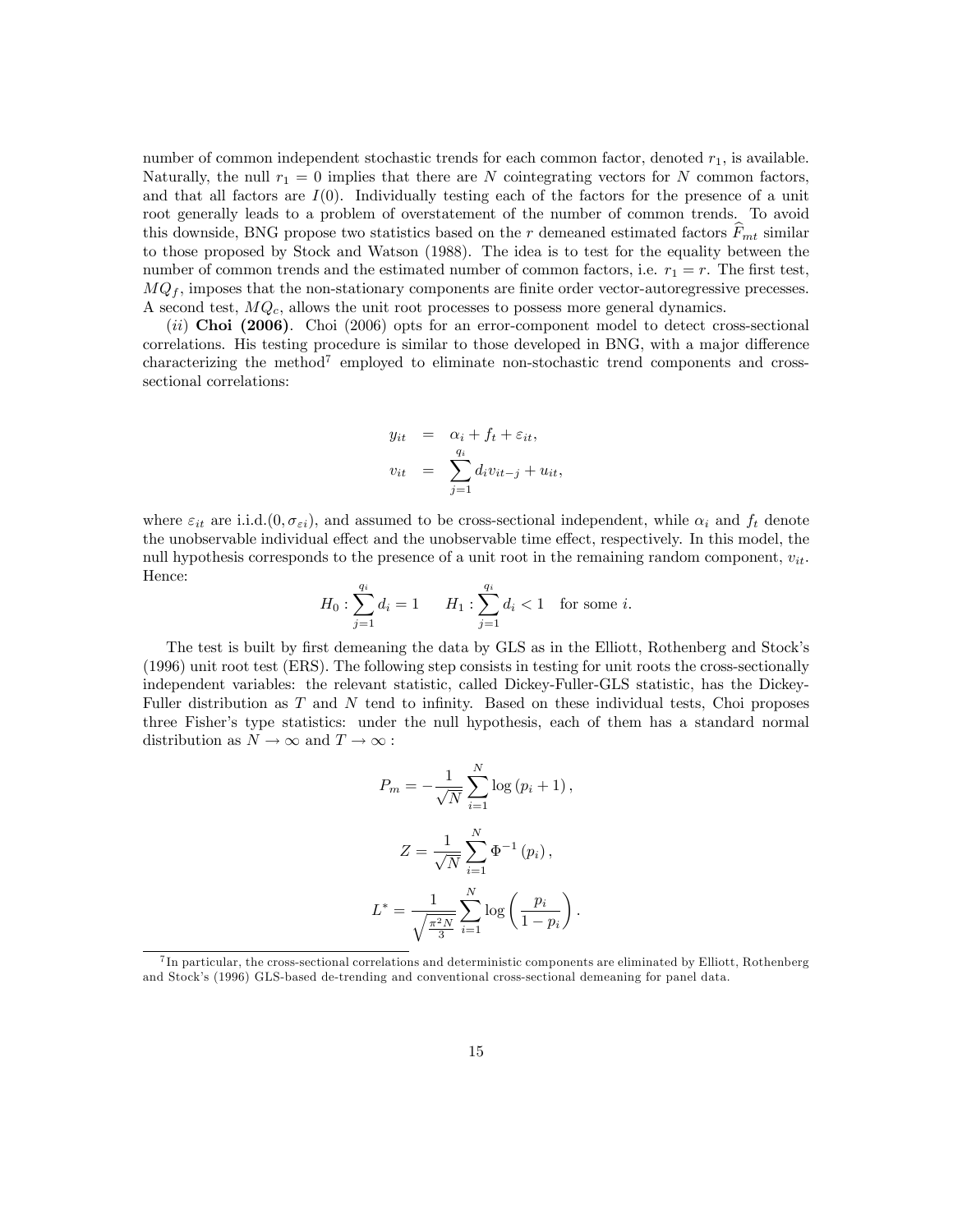(*iii*) **Pesaran (2005**). In order to tackle the problem of cross-sectional dependence, Pesaran (2005) suggests to augment the standard ADF regression with the cross-section averages of lagged levels and first-differences of the individual series. If the residual are not serially correlated, the regression used for the  $i$ -th cross-section unit is defined as:

$$
\Delta y_t = \alpha + b_i \mathbf{y}_{i,t-1} + c_i \overline{y}_{t-1} + d_i \Delta \overline{y}_{t-1} + e_{it},
$$

where:

$$
\overline{y}_{t-1} = N^{-1} \sum y_{i,t-1},
$$

$$
\Delta \overline{y}_t = N^{-1} \sum \Delta y_{it}.
$$

Let  $t_i(N,T)$  be the t-statistic of the OLS estimate of  $b_i$ . The panel unit root tests are then based on the average of individual cross-sectionally augmented ADF statistics (CADF)  $t_i(N,T)$ , denoted with CIPS:

$$
CIPS = \frac{1}{N} \sum_{i=1}^{N} t_i (N, T).
$$

Pesaran also presents a truncated version of the test  $(CIPS^*)$ , aimed at avoiding influences of extreme outcomes that could emerge from small samples in the time dimension.

 $(iv)$  Chang  $(2002)$ . In Chang  $(2002)$ , the issue of dependency among innovations is taken into account by recurring to an instrumental variable (IV) approach. For each cross-sectional unit, Chang proposes to estimate the autoregressive coefficients from the usual ADF regression using as instruments a set of ancillary variables generated via an integrable, non-linear transformation of the lagged values of the endogenous variable. N individual t-statistics,  $Z_i$ , each one based on non-linear IV estimators, are then obtained. The non-linearity of the regularly integrable function generating instruments from the endogenous variable assures that the individual t-ratios  $Z_i$  converge asymptotically to standard normal distributions independent across cross-sectional units. This allows Chang to propose a panel unit root test based on the cross-sectional average of individual t-ratios:

$$
S_N = \frac{1}{\sqrt{N}} \sum_{i=1}^N Z_i.
$$

(v) Breitung and Das (2005). Finally, we resort to the approach based on panel corrected standard errors (PCSE) developed by Breitung and Das (2005). According to them, the general cross-sectional error dependence can be specified as follows:

$$
\Delta y_{it} = -\mu_i \alpha_i + \rho_i y_{it-1} + \varepsilon_{it},
$$
  
\n
$$
\varepsilon_{it} = \theta_i' \mathbf{f}_t + \xi_{it}, \quad i = 1, ..., N.
$$

where  $f_t$  is a vector of serially uncorrelated unobserved common factors and  $\xi_{it}$  is a serially uncorrelated error term with zero mean and positive definite covariance matrix, while  $\theta_i$  denotes the factor loading term. Furthermore, it is assumed that  $\xi_t$  and  $f_t$  are independently distributed. Let's refer now to a simple model featuring weak cross-sectional dependence:

$$
\Delta \mathbf{y}_t = \gamma + \rho \mathbf{y}_{t-1} + \varepsilon_t,
$$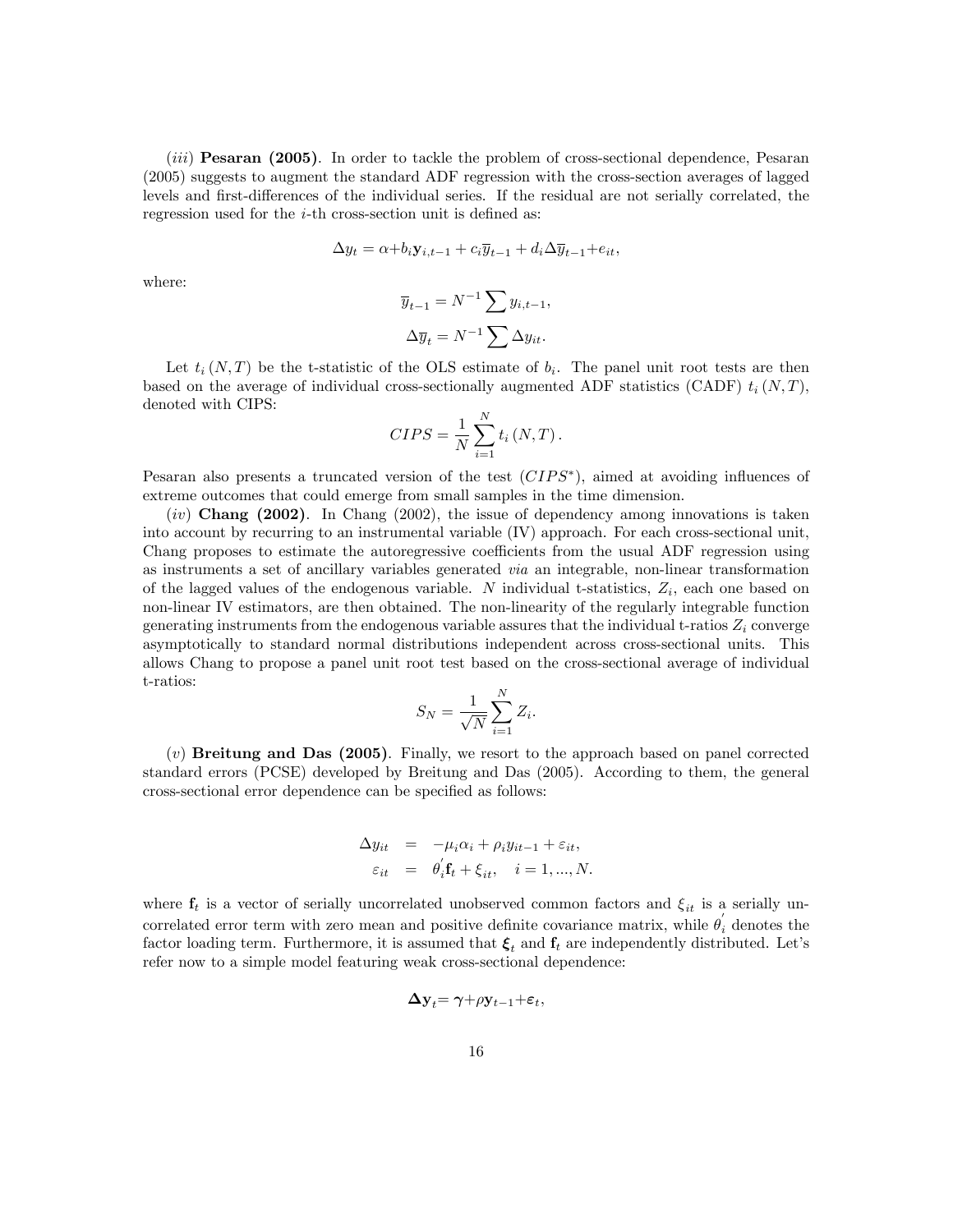where  $\gamma_i = -\mu \alpha_i$ . The cross-sectional correlation is the given by:

$$
\mathbf{\Omega}_t = E\left(\boldsymbol{\varepsilon}_t \boldsymbol{\varepsilon}_t^\prime\right),
$$

with bounded eigenvalues. For the model without constant BD work out the t-statistic for the null  $\mu = 0$  and find that it is asymptotically distributed as  $N(0, \sigma_{\Omega})$ , where:

$$
\sigma_{\Omega} = \lim_{N \to \infty} \frac{tr(\Omega_t^2/N)}{tr(\Omega_t/N)^2}.
$$

It turns out that  $\sigma_{\Omega}$  converges to a constant greater than one and this provides and intuition for why a positive bias is introduced when testing without considering cross-correlation of error terms.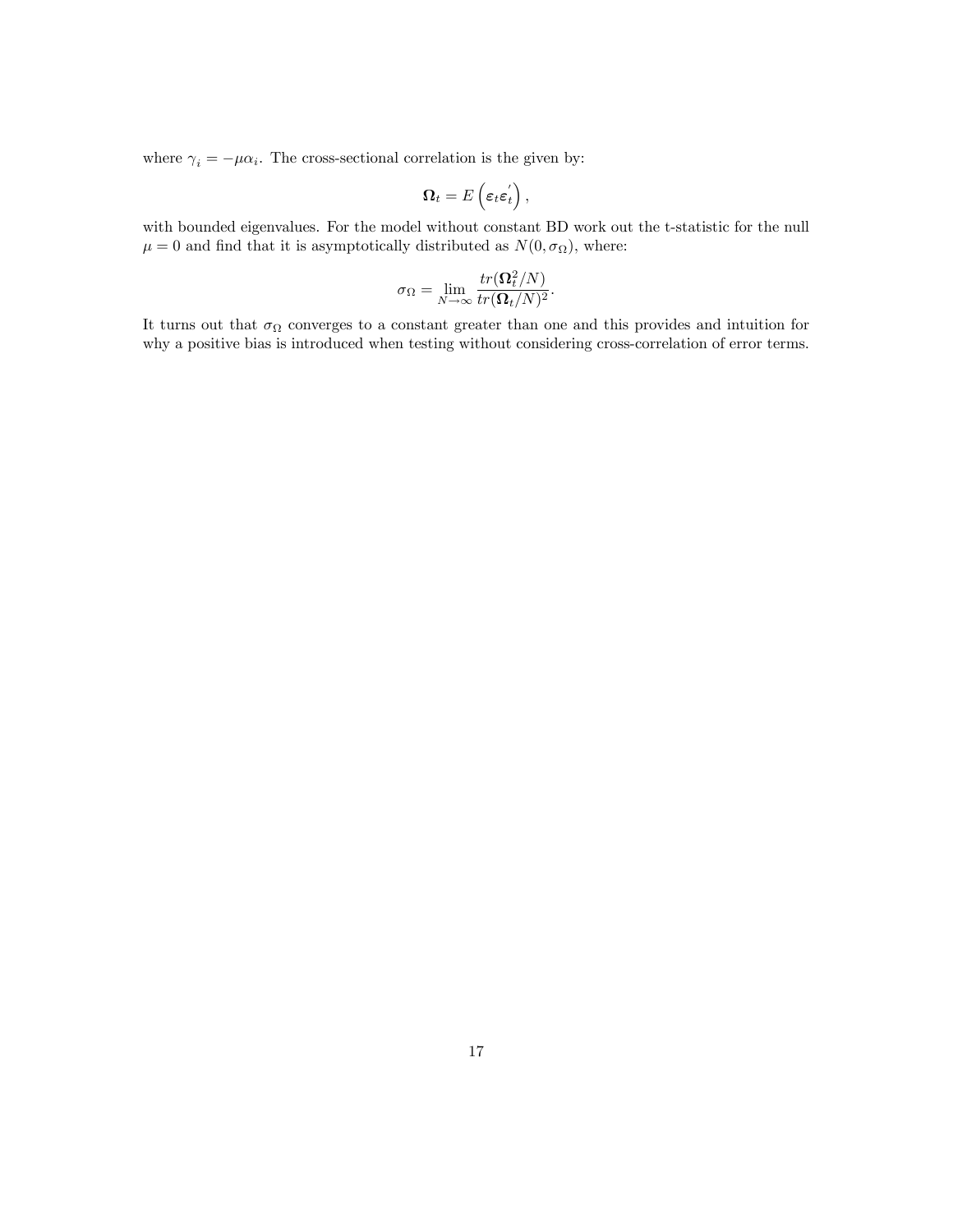# References

- [1] Aghion, P. and Saint-Paul, G. (1998), Virtues of Bad Times: Interaction Between Productivity Growth and Economic Fluctuations, Macroeconomic Dynamics, 2, 322-244.
- [2] Ahmed, S. and Rogers, J. (2000), Ináation and the Great Ratios: Long-Term Evidence from the U.S., Journal of Monetary Economics, 45:3-35.
- [3] Altman, E. (1983), Why Business Fail, The Journal of Business Strategy, 3, 15-21.
- [4] Bai, J. and Ng, S. (2004), A PANIC Attack on Unit Roots and Cointegration, Econometrica, 72, 1127-1178.
- [5] Bai, J. and Kao, C. (2004), On the Estimation and Inference of a Panel Cointegration Model with Cross-Sectional Dependence, Center for Policy Research Working Papers 35, Center for Policy Research, Maxwell School, Syracuse University.
- [6] Ballantine, J., Cleveland, F. and Koeller, T. (1993), Profitability, Uncertainty, and Firm Size, Small Business Economics, 5, 87-100.
- [7] Bhattacharjee, A., Higson, C., Holly, S. and Kattuman, P. (2005), Macro Economic Instability and Business Exit: Determinants of Failures and Acquisitions of Large UK Firms, DAE Working Paper, University of Cambridge, 02-06.
- [8] Bernanke, B. (1981), Bankruptcy, Liquidity, and Recession, American Economic Review, 71, 155-159.
- [9] Bernanke, B. and Gertler, M. (1996), Inside the Black Box: The Credit Channel of Monetary Policy Transmission, Journal of Economic Perspectives, 9, 27-48.
- [10] Breitung, J. (2005), A Parametric Approach to the Estimation of Cointegrating Vectors in Panel Data, Econometric Reviews, 24, 151-173.
- [11] Breitung, J. and Das, S. (2005), Panel Unit Root Tests Under Cross-sectional Dependence, Statistica Neerlandica, 59, 414-433.
- [12] Breitung, J. and Pesaran, M. H. (2005), Unit roots and cointegration in panels, Discussion Paper Series 1: Economic Studies 2005,42, Deutsche Bundesbank, Research Centre.
- [13] Bullard, J. (1999), Testing Long-Run Monetary Neutrality Propositions: Lessons from the Recent Research, Federal Reserve Bank of St. Louis Economic Review, Nov.-Dec., 57-77.
- [14] Caballero, R. and Hammour, M. (1994), The Cleansing Effect of Recessions, American Economic Review, 84, 1350-1368.
- [15] Canning, D. and Pedroni, P. (1999), Infrastructure and Long Run Economic Growth, Indiana University, mimeo.
- [16] Chang, Y. (2002), Nonlinear IV Unit Root Tests in Panels with Cross-Sectional Dependency, Journal of Econometrics, 110, 261-292.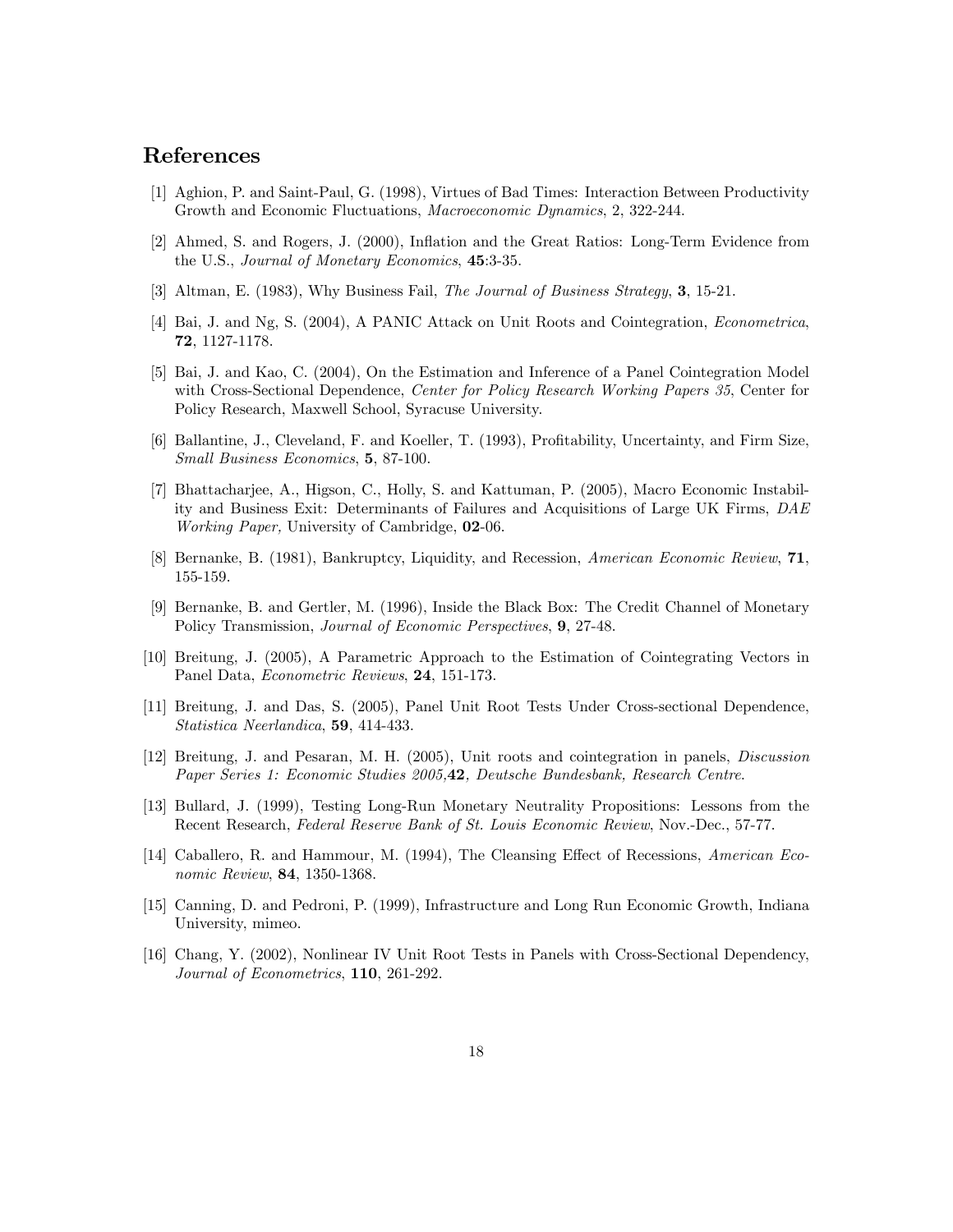- [17] Choi, I. (2006), Combination Unit Root Tests for Cross-Sectionally Correlated Panels, in Corbae, D., Durlauf, S. and Hansen, B. (eds), Econometric Theory and Practice: Frontiers of Analysis and Applied Research. Cambridge, Cambridge University Press.
- [18] Claessens, S. and Klapper, L. (2002), Bankruptcy Around the World, World Bank Policy Research Working Paper No. 2865.
- [19] Cuthbertson, K. and Hudson, J. (1996), The Determinants of Compulsory Liquidations in the UK, The Manchester School, 64, 298-308.
- [20] Davis, E. (1992), Credit Quality Spreads, Bond Market Efficiency and Financial Fragility, The Manchester School, 60, 114-132.
- [21] Elliott, G., Rothenberg, T. and Stock J. (1996), Efficient tests for an autoregressive unit root, Econometrica, 64:813-836.
- [22] Fabling, R. and Grimes, A. (2005), Insolvency and Economic Development: Regional Variation and Adjustment, Journal of Economics and Business, 57, 339-359.
- [23] Geroski, P. Machin, S. and Walters, C. (1997), Corporate Growth and Profitability, *Journal* of Industrial Economics, 45, 171-189.
- [24] Greenwald, B. and Stiglitz, J. (1993). Financial Market Imperfections and Business Cycles, Quarterly Journal of Economics, 108, 77-113.
- [25] Greenwald, B. and Stiglitz, J. (2003), Towards a New Paradigm in Monetary Economics. Cambridge, Cambridge University Press.
- [26] Greenwood, J., Hercowitz, Z. and Krusell, P. (1997), Long-run Implications of Investmentspecific Technological Change, American Economic Review, 87:342-362.
- [27] Gutierrez, L. (2006), Panel unit-root tests for cross-sectionally correlated panls: a Monte Carlo comparison, Oxford Bulletin of Economics and Statistics, 68:519-540.
- [28] Hudson, J. (1986), An Analysis of Company Liquidation, Applied Economics, 18, 75-89.
- [29] Iqbal, Z. (2002), The effects of bankruptcy filings on the competitors' earnings, International Review of Economics & Finance, 11, 85-99.
- [30] Johansen, S. (1991), Estimation and hypothesis testing of cointegration vectors in gaussian autoregressive models, Econometrica, 59, 155-180.
- [31] Karlsson, S. and Löthgren, M. (2000), On the Power and Interpretation of Panel Unit Root Tests, Economics Letters, 66, 249-255.
- [32] Kehoe, T. and D. Levine (2001), Liquidity constrained markets versus debt constrained merkets, Econometrica, 69:575-598.
- [33] King, R. and Watson, M. (1997), Testing Long-Run Neutrality, Federal Reserve Bank of Richmond Economic Quarterly, Summer, 69-101.
- [34] La Porta, R., Lopez-de-Silanes, F., Shleifer, A. and Vishny, R. (1998), Law and Finance, Journal of Political Economy, 106, 1113-1155.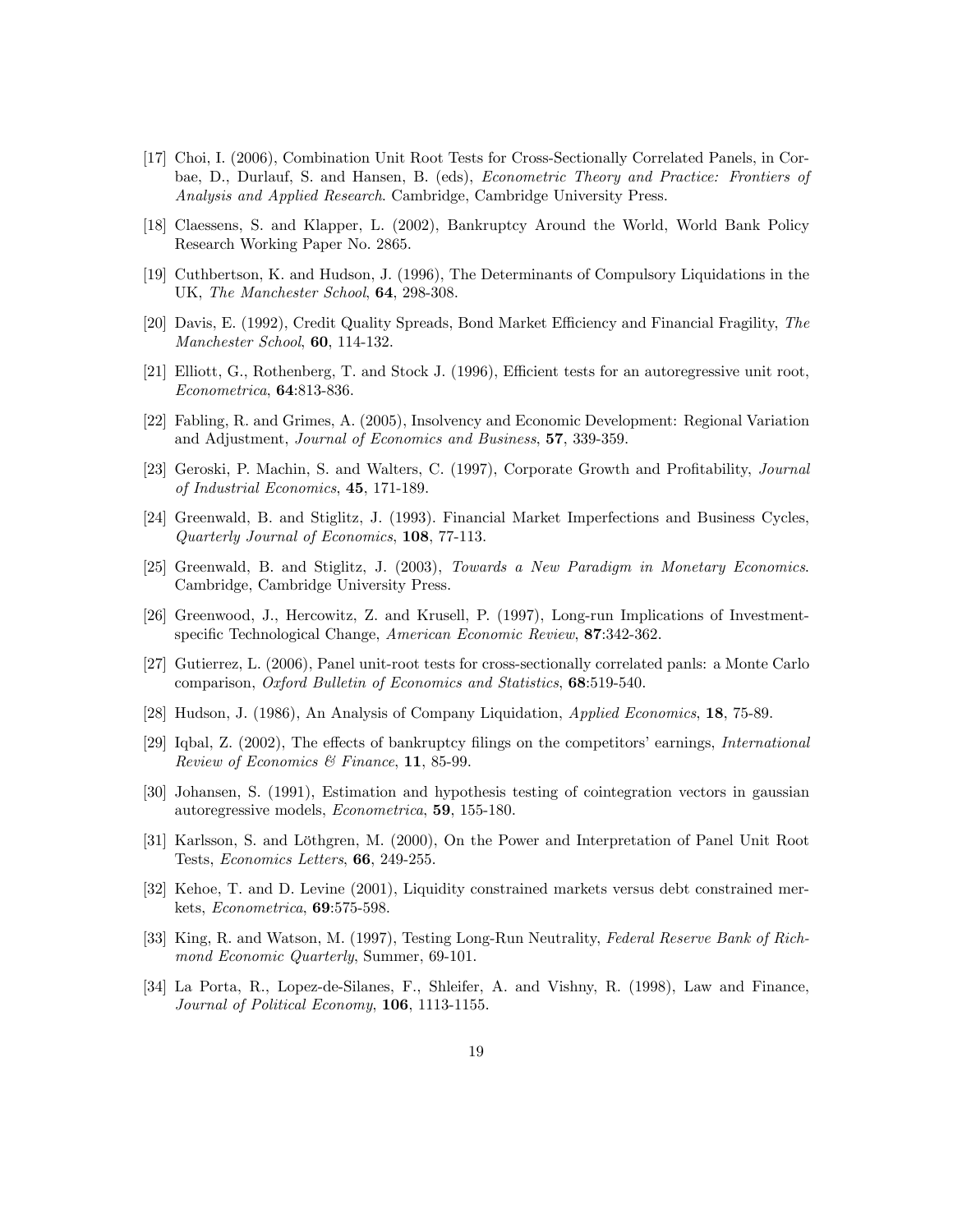- [35] Liu, J. (2004), Macroeconomic Determinants of Corporate Failures: Evidence from the UK, Applied Economics, 36, 939-945.
- [36] Machin, S. and Van Reenen, J. (1993), Profit Margins and the Business Cycle: Evidence from U.K. Manifaturing Firms, Journal of Industrial Economics, 41, 29-50.
- [37] Mark, N. and Sul, D. (2003), Cointegration Vector Estimation by Panel DOLS and Long-run Money Demand, Oxford Bulletin of Economics and Statistics, 65, 55-680.
- [38] Pedroni, P. (1999), Critical Values for Cointegration Tests in Heterogeneous Panels with Multiple Regressors, Oxford Bulletin of Economics and Statistics, 61, 653-670.
- [39] Pedroni, P. (2000). Fully Modified OLS for Heterogeneous Cointegrated Panels. Advances in Econometrics, 15, 93-130.
- [40] Pedroni, P. (2004), Panel Cointegration, Asymptotic and Finite Sample Properties of Pooled Time Series Tests with an Application to the PPP Hypothesis, Econometric Theory, 20, 597- 625.
- [41] Pesaran, M. (2005), A Simple Panel Unit Root Test in the Presence of Cross-Section Dependence, mimeo, Cambridge University and USC.
- [42] Phillips, P. and Moon, H. R. (1999). Linear regression limit theory for nonstationary panel data, Econometrica, 67, 1057-1112.
- [43] Platt, H. (1985),Why Companies Fail. D.C. Heath and Company, Lexington.
- [44] Platt, H. and Platt, M. (1994), Business Cycle Effects on State Corporate Failures Rates, Journal of Economics and Business, 46, 13-127.
- [45] Rapach, D. (2003), International evidence on the long-run impact of ináation, Journal of Money, Credit and Banking, 35:23-48.
- [46] Saikkonen, P. (1991), Asymptotically efficient estimation of cointegration regression, *Econo*metric Theory, **7**:1-21.
- [47] Schankerman, M. (2002), Idiosyncratic and Common Shocks to Investment Decisions, Economic Journal, 112, 766-785.
- [48] Serletis, A. and Koustas, Z. (1998), International Evidence on the Neutrality of Money, Journal of Money, Credit & Banking, 30, 1-25.
- [49] Sharabany, R. (2004), Business Failures and Macroeconomic Risk Factors, Bank of Israel Discussion Paper No. 2003-06.
- [50] Sharpe, W. (1981), *Investments*. Englewood Cliffs: Prentice-Hall.
- [51] Stock, J. and Watson, M. (1988), Testing for common trends, Journal of the American Statistical Association, 83, 1097-1107.
- [52] Stock, J. and Watson, M. (1993), A simple estimator of cointegrating vectors in higher order integrated systems, Econometrica, 61, 783-820.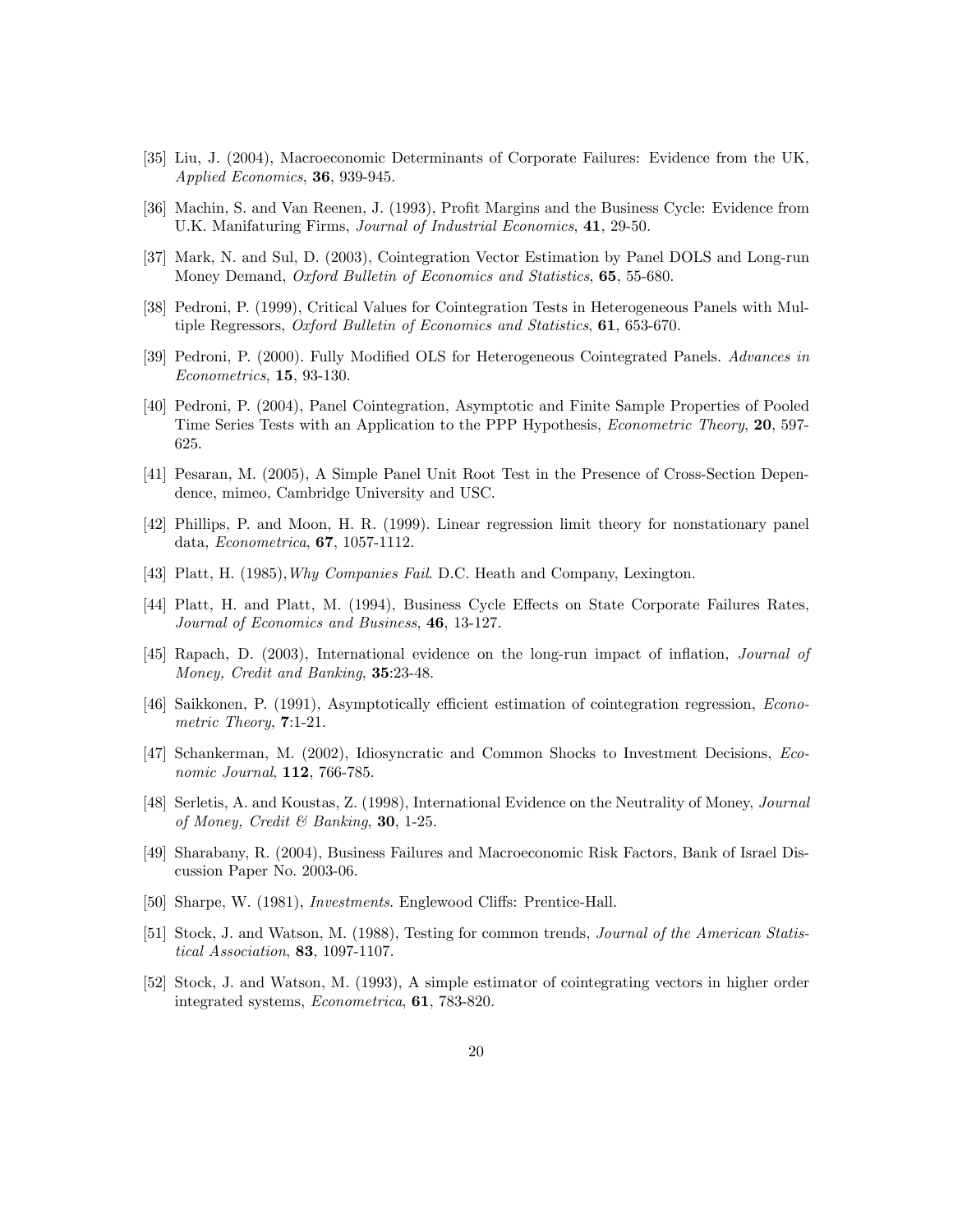- [53] Vlieghe, G. (2001), Indicators of Fragility in the UK Corporate Sector, Bank of England Working Paper.
- [54] Wadhwani, S. (1986), Inflation, Bankruptcy, Default Premia and the Stock Market, Economic Journal, 96, 120-138.
- [55] Young, G. (1995), Company Liquidations, Interest Rates and Debt, The Manchester School, 63, 57-69.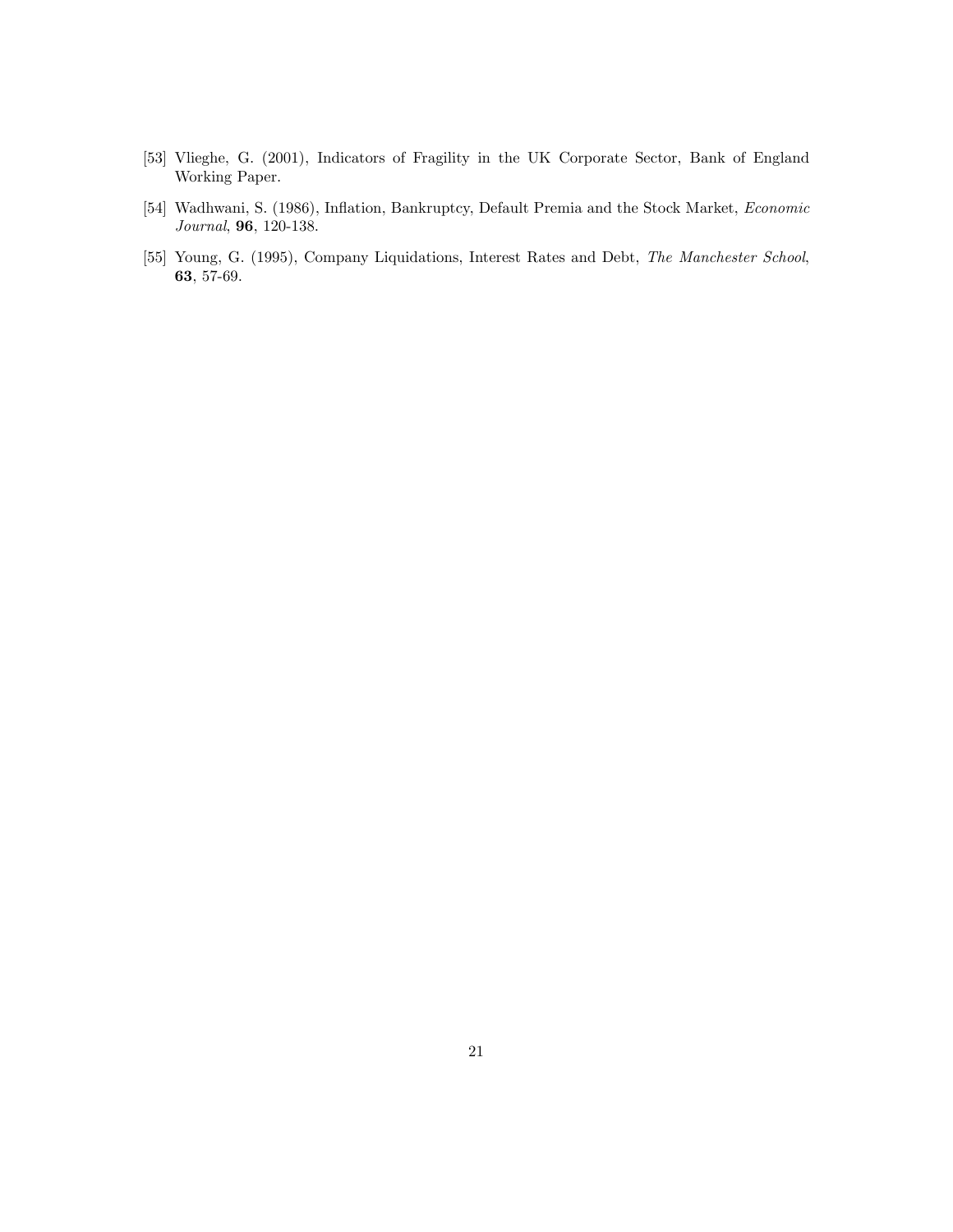|                                | BNG            |                             |                             | Choi                |                     | Pesaran              |                                     | Chang                                                                                                                | BD                     |                     |                     |
|--------------------------------|----------------|-----------------------------|-----------------------------|---------------------|---------------------|----------------------|-------------------------------------|----------------------------------------------------------------------------------------------------------------------|------------------------|---------------------|---------------------|
| Variables                      | $\mathcal{r}$  | $Z_{\widehat{\varepsilon}}$ | $P_{\widehat{\varepsilon}}$ | $P_m$               | Z                   | $L^*$                | $p^*$                               | CIPS                                                                                                                 | $CIPS^*$               | $S_N$               | $r_{pse}$           |
| $\log$ (FR)                    | 3              | 0.477<br>(0.317)            | 44.266<br>(0.296)           | 1.191<br>(0.117)    | $-0.222$<br>(0.412) | $-0.645$<br>(0.259)  | $\mathbf 1$<br>$\overline{2}$<br>3  | $-2.423$<br>(0.010)<br>$-1.732$<br>(0.480)<br>$-1.092$<br>(0.985)                                                    | $-2.423$<br>(0.010)    | 0.8425<br>(0.800)   | $-0.925$<br>(0.177) |
| log(BR)                        | $\overline{4}$ | $-0.339$<br>(0.633)         | 36.966<br>(0.608)           | 14.916<br>(0.000)   | $-8.886$<br>(0.000) | $-10.444$<br>(0.000) | 1<br>$\overline{2}$<br>3            | $-2.014$<br>$(-0.175)$<br>$-1.625$<br>(0.620)<br>$-1.085$<br>(0.985)                                                 | $-2.014$<br>$(-0.175)$ | 0.977<br>(0.836)    | $-3.373$<br>(0.000) |
| log(GDP)                       | 3              | 1.894<br>(0.029)            | 56.940<br>(0.04)            | 2.375<br>(0.001)    | $-2.998$<br>(0.001) | $-2.836$<br>(0.002)  | $\mathbf{1}$<br>$\overline{2}$<br>3 | $-2.350$<br>(0.02)<br>$-1.914$<br>(0.265)<br>$-1.461$<br>(0.800)                                                     | $-2.350$<br>(0.02)     | $-0.712$<br>(0.382) | $-0.452$<br>(0.326) |
| log(RW)                        | 3              | 1.258<br>(0.104)            | 51.252<br>(0.110)           | 7.762<br>(0.000)    | $-6.291$<br>(0.000) | $-6.420$<br>(0.000)  | 1<br>$\sqrt{2}$<br>3                | $-1.799$<br>(0.400)<br>$-2.118$<br>(0.100)<br>$-1.564$<br>(0.695)                                                    | $-1.799$<br>(0.400)    | 2.623<br>(0.996)    | $-0.589$<br>(0.278) |
| <b>Spread</b>                  | 3              | 2.019<br>(0.022)            | 58.063<br>(0.032)           | $-0.361$<br>(0.641) | $-0.863$<br>(0.194) | $-0.782$<br>(0.217)  | 1<br>$\overline{2}$<br>3            | $-2.087$<br>(0.120)<br>$-2.279$<br>(0.030)<br>$-1.924$<br>(0.255)                                                    | $-2.087$<br>(0.120)    | 0.654<br>(0.743)    | $-0.732$<br>(0.232) |
| Price                          | 3              | 6.202<br>(0.000)            | 95.472<br>(0.000)           | 12.221<br>(0.000)   | $-7.910$<br>(0.000) | $-8.896$<br>(0.000)  | 1<br>$\overline{2}$<br>3            | $-2.576$<br>(0.010)<br>$-2.574$<br>$\left( \begin{smallmatrix} 0.010 \\ -1.095 \end{smallmatrix} \right)$<br>(0.960) | $-2.576$<br>(0.010)    | 0.852<br>(0.803)    | $-2.934$<br>(0.002) |
| Notes: P-values in Parentheses |                |                             |                             |                     |                     |                      |                                     |                                                                                                                      |                        |                     |                     |

Table 1: Unit Root Tests.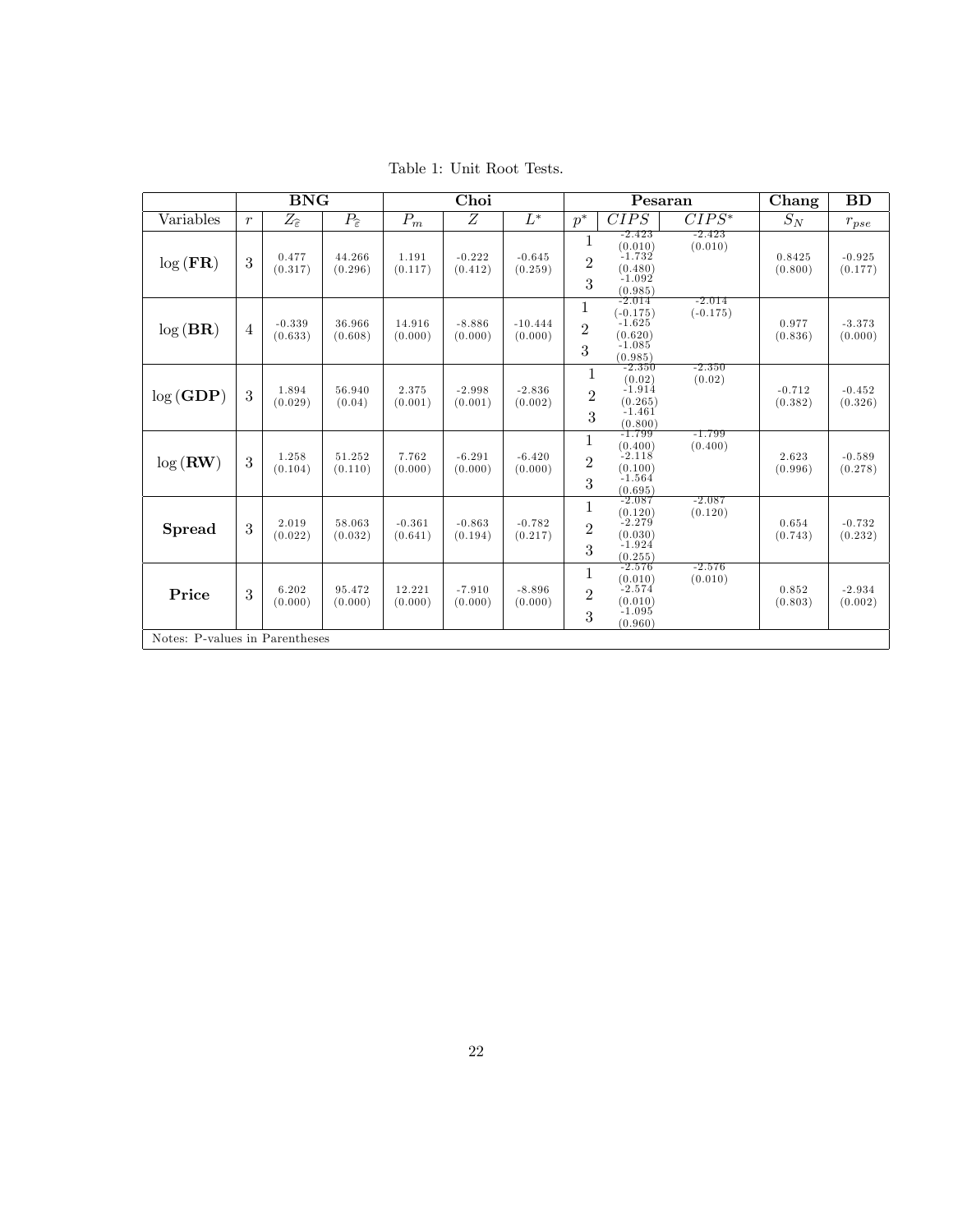|          | A                           | в                                       |
|----------|-----------------------------|-----------------------------------------|
| Panely   | $-0.593$                    | 0.958                                   |
| Panelrho | $1.982***$                  | $-0.171$                                |
| Panelpp  | $-6.498***$                 | $-5.061***$                             |
| Paneladf | $-2.959***$                 | $-3.663***$                             |
| Grouprho | $3.865***$                  | $1.757***$                              |
| Grouppp  | $-7.757***$                 | $-5.669***$                             |
| Groupadf | $-1.512$                    | $-3.804***$                             |
|          | A. Regressors: Full Dataset |                                         |
|          |                             | B. Regressors: FR, Spread, Price, LRGDP |

Table 3: Cointegration Vector-Overall Dataset.

|                                | Spread     | ln(LRGDP)   | Price      | $ln(BR)_{t-1}$ | ln(RW)     |  |
|--------------------------------|------------|-------------|------------|----------------|------------|--|
|                                |            |             |            |                |            |  |
| <b>FMOLS</b>                   | $0.060***$ | $-0.020***$ | $0.050***$ | $0.100***$     | $0.030***$ |  |
|                                | (0.001)    | (0.002)     | (0.006)    | (0.024)        | (0.012)    |  |
| <b>Breitung</b>                | $0.094***$ | $-0.012$    | 0.055      | $-0.066$       | $-0.273$   |  |
|                                | (0.009)    | (0.020)     | (0.090)    | (0.048)        | (0.464)    |  |
| Standard Errors in Parentheses |            |             |            |                |            |  |

| Table 4: Panel Cointegration Tests.<br>ln(LRGDP)<br>Price             |            |             |            |  |  |  |
|-----------------------------------------------------------------------|------------|-------------|------------|--|--|--|
|                                                                       | Spread     |             |            |  |  |  |
|                                                                       |            |             |            |  |  |  |
| <b>PDOLS</b>                                                          | $0.070***$ | $-0.020***$ | $0.090***$ |  |  |  |
|                                                                       | (0.007)    | (0.001)     | (0.005)    |  |  |  |
| Breitung                                                              | $0.102***$ | $-0.016***$ | $0.029***$ |  |  |  |
|                                                                       | (0.011)    | (0.003)     | (0.010)    |  |  |  |
| $\text{PDOLS}(1)$                                                     | $0.084***$ | $-0.034***$ | $0.081***$ |  |  |  |
|                                                                       | (0.016)    | (0.003)     | (0.029)    |  |  |  |
| $\text{PDOLS}(2)$                                                     | $0.130***$ | $-0.026***$ | $0.095***$ |  |  |  |
|                                                                       | (0.019)    | (0.003)     | (0.031)    |  |  |  |
| Standard Errors in Parentheses.                                       |            |             |            |  |  |  |
| $\text{PDOLS}(1)$ : Ordinary; $\text{PDOLS}(2)$ : Common Time Effects |            |             |            |  |  |  |